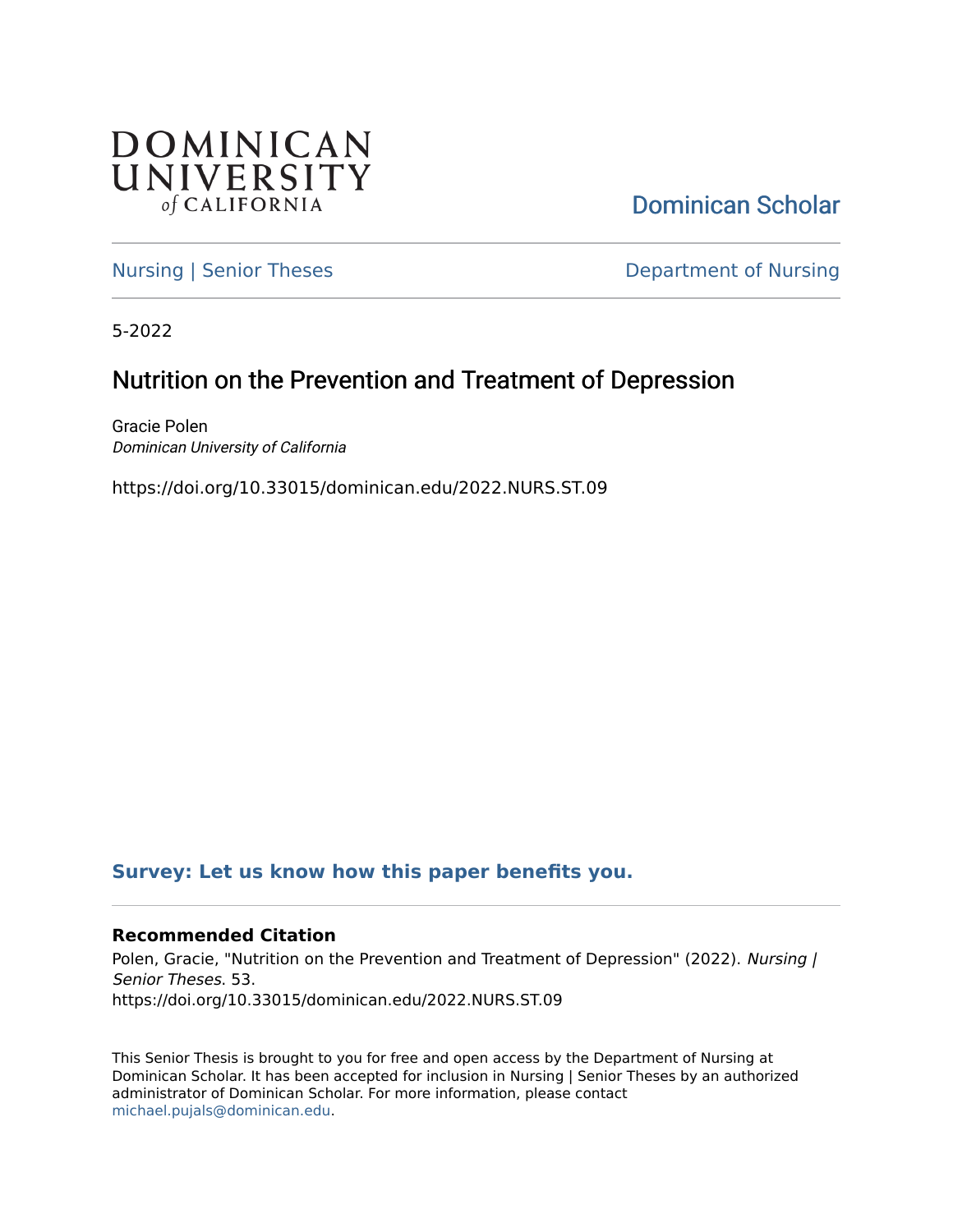Nutrition on the Prevention and Treatment of Depression

Gracie L. Polen

Dominican University of California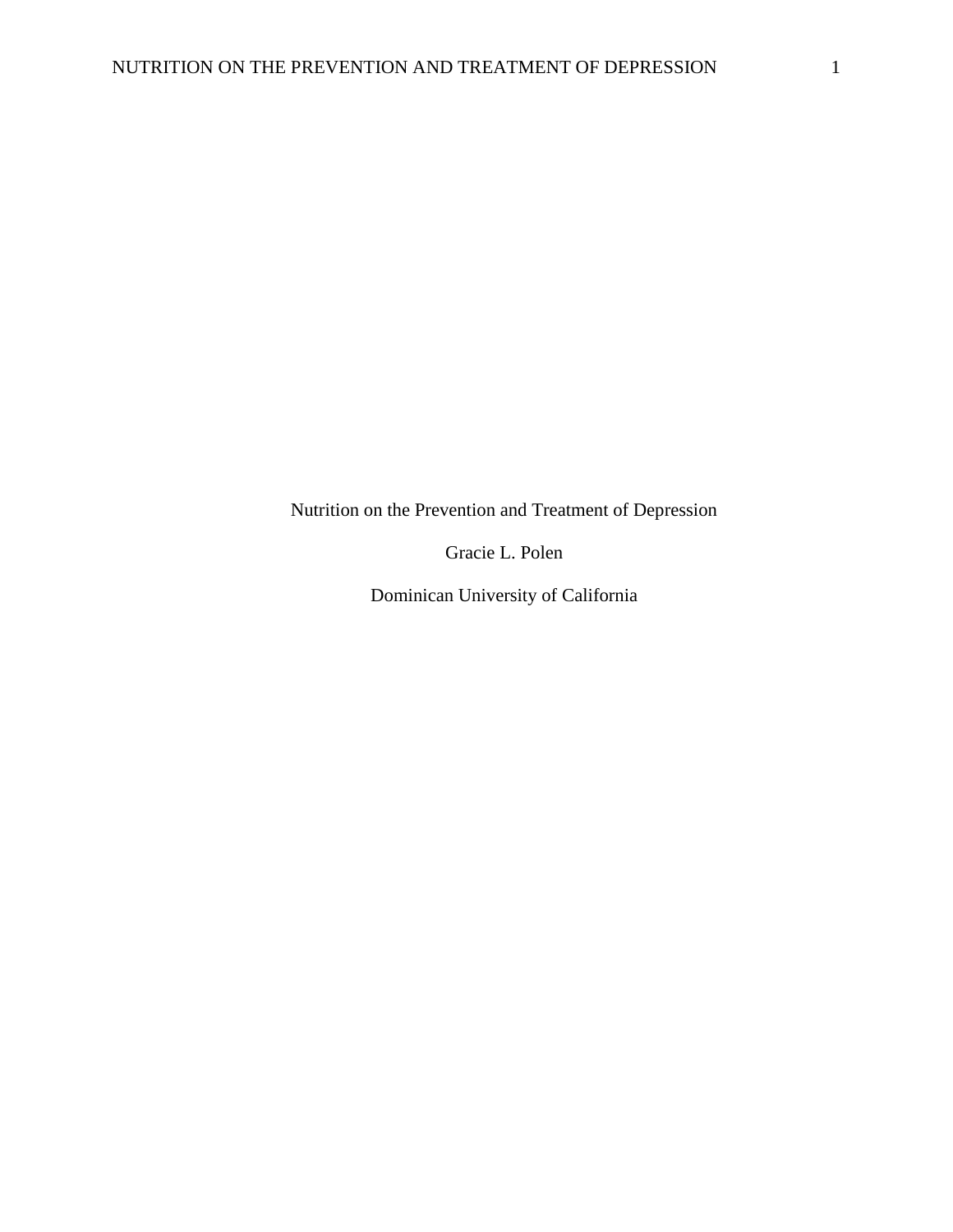### **Abstract**

Today, the general population consumes a diet high in sugars, saturated fats, incomplete protein sources, and the tendency to exceed the bodies caloric requirements. The trend of obesity due to poor dietary habits is alarming. Mental illness has increasingly risen over the past decade. Specifically, the incidence of depression has reached a startling rate. The relationship between poor dietary intake and depression have grown together and it is imperative that methods are introduced to aid in resolving this issue. The prevention and treatment of depression needs to be explored through alternative methods. Healthier dietary choices have been shown to have significant results in treating and preventing depression.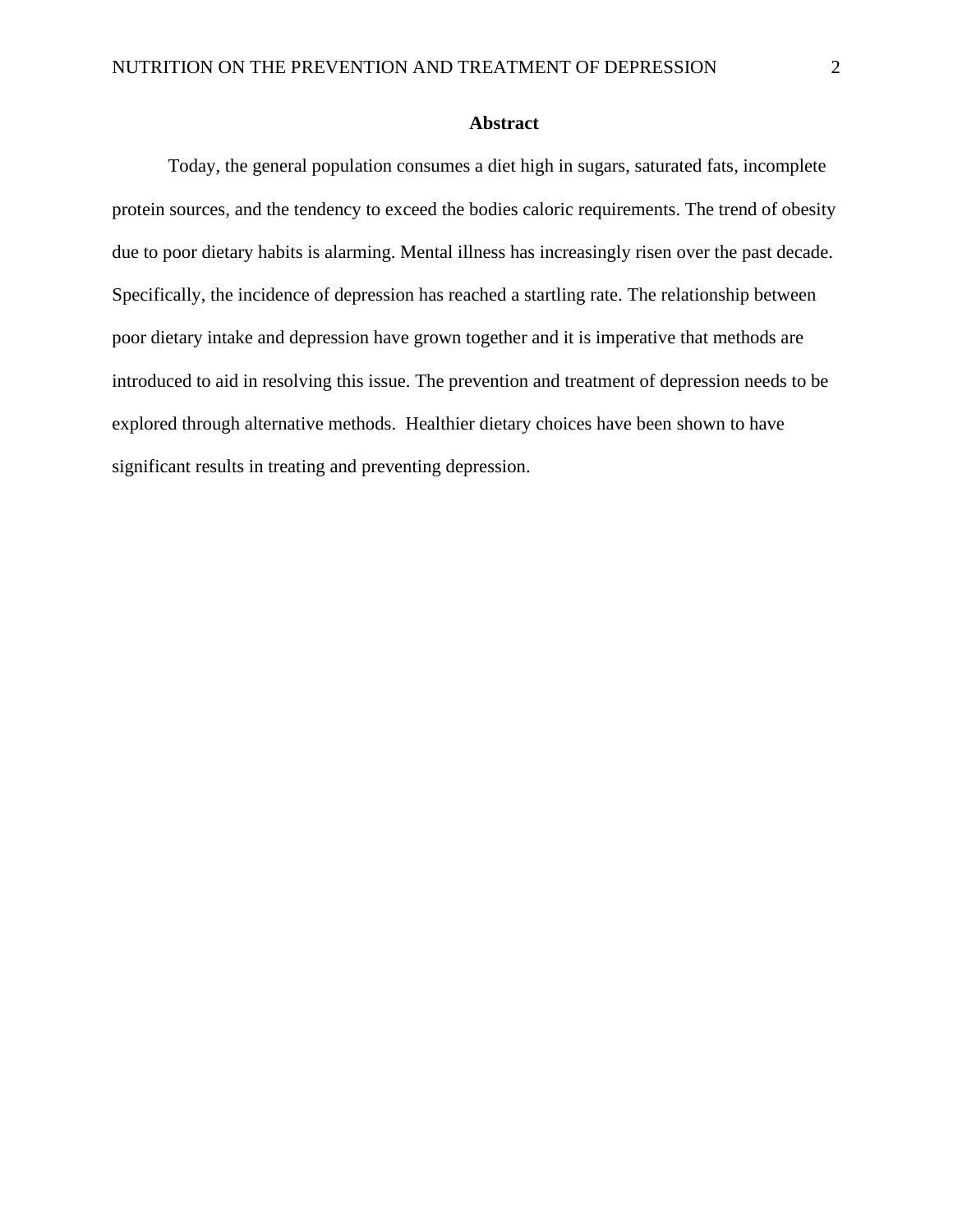### **Acknowledgements**

I would like to thank my Senior Thesis Research Professor, Dr. Patricia Harris. Her compassion in her teaching has inspired me to embark on the journey of broadening my knowledge to deliver the upmost care as a nurse. She has impacted me and I will forever be grateful the tools I have learned from her.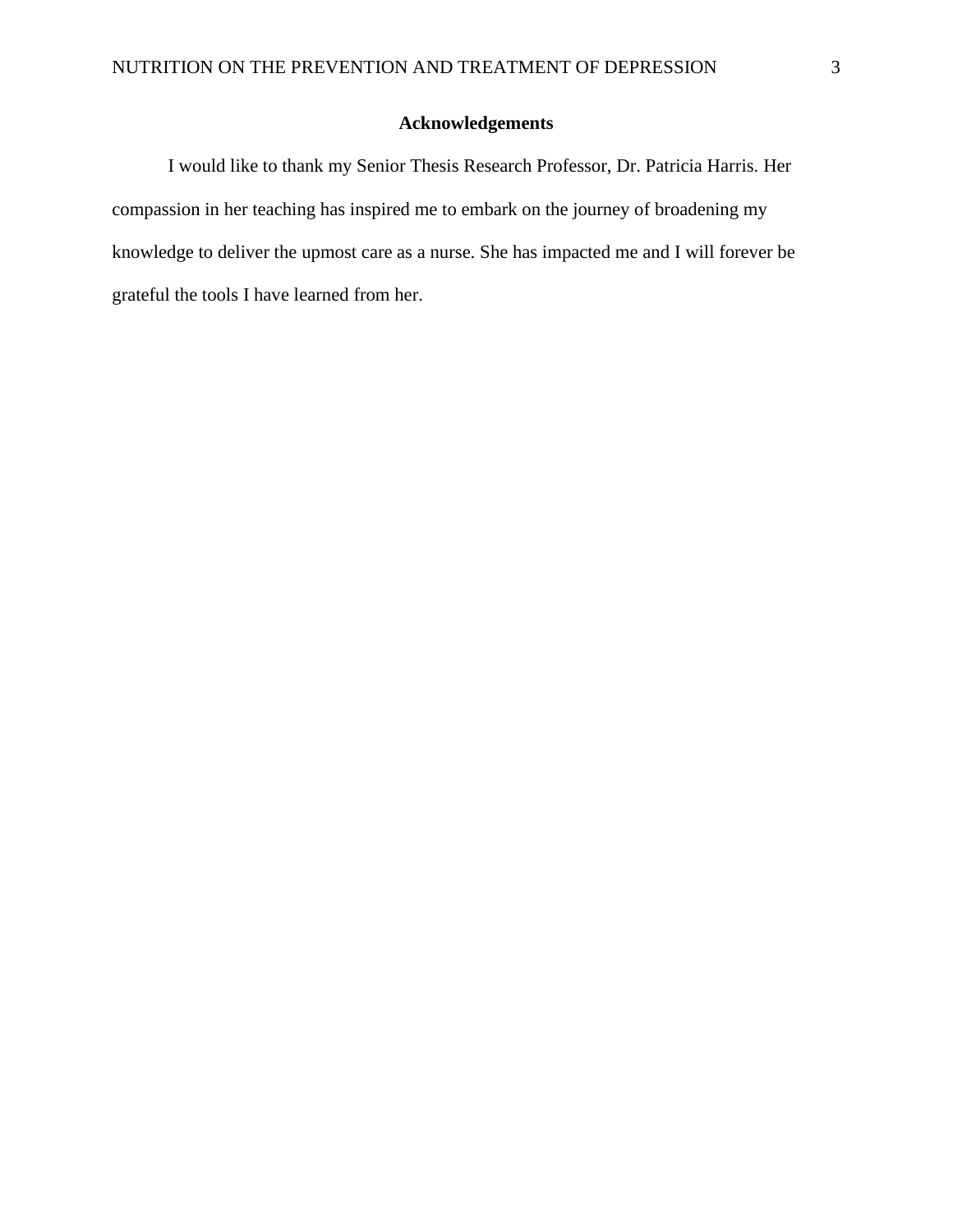# **Table of Contents**

| The Health Promotion Model on Eating Habits in the Prevention of Depression13-16 |  |
|----------------------------------------------------------------------------------|--|
| $Conclusion. \dots 16$                                                           |  |
|                                                                                  |  |
|                                                                                  |  |
|                                                                                  |  |
|                                                                                  |  |
|                                                                                  |  |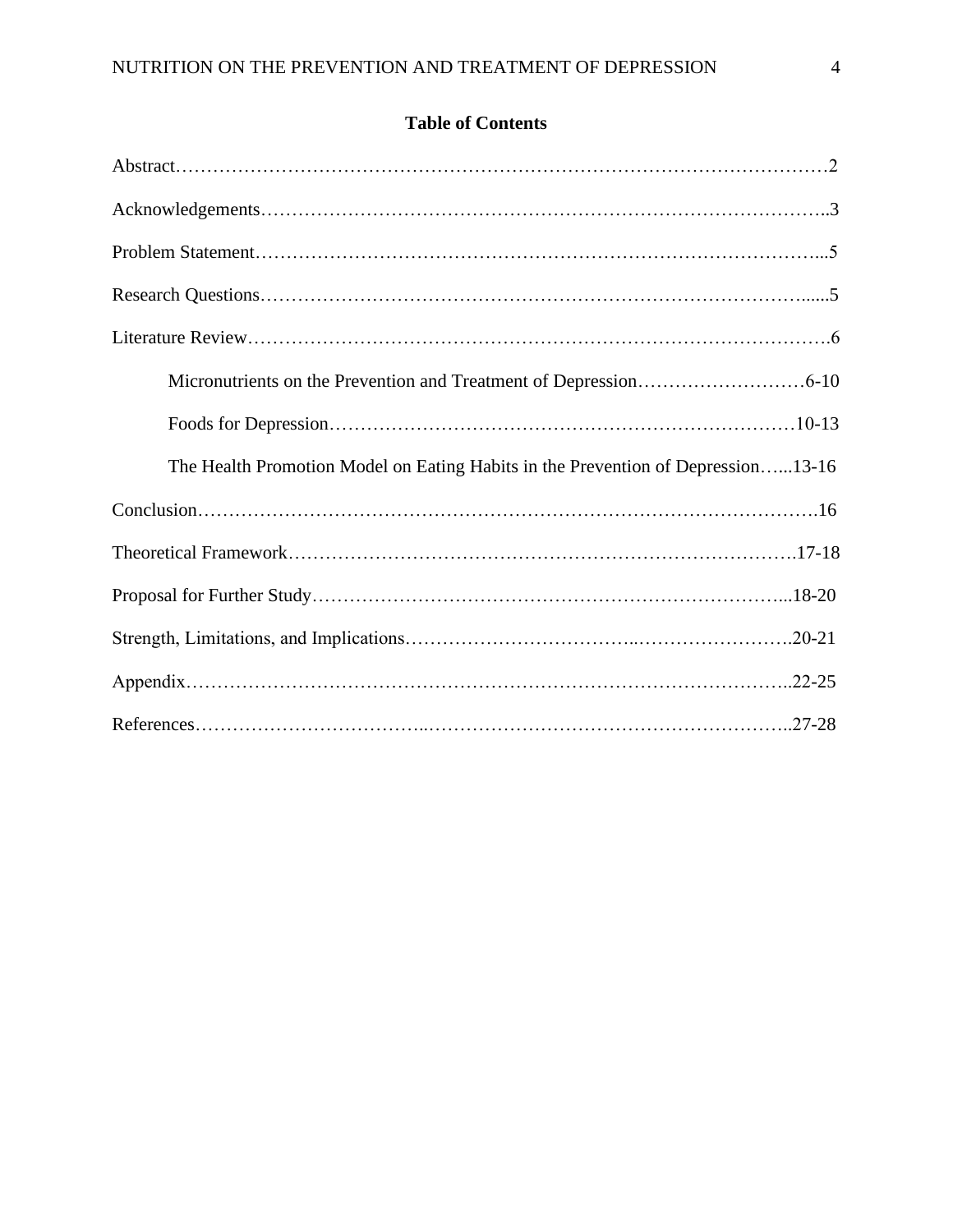#### **Problem Statement**

The rate of depression is increasing. The rates of obesity from unhealth dietary intake are increasing. The annual cost in the United States for obesity ranges, "from \$147 billion to nearly \$210 billion per year" (Dor, 2010, p. 1). Research shows that unhealthy diet habits account for most healthcare costs and have resulted in a large economic burden for American citizens. An unhealthy diet habit is described as diets "high in sugars, saturated and trans fats, low fiber foods and high-sugar drinks [which] contribute to non-communicable diseases (NCDs) and other health problems..." (World Heart Foundation, 2021, p. 3). As explained by the World Heart Foundation, these diets have become a commonality in society; and as this trend increases, depression rates have gone up as well. The annual cost for major depressive disorder (MDD) creates an economic "burden of MDD is now estimated to be \$210.5 billion per year" (Kessler, 2012, p. 1). Depression is not limited to MDD, in fact, the disease incorporates eight different subcategories. Thus, these subcategories include mild/moderate depression, Postnatal depression (PND), Bipolar disorder, Seasonal Affective Disorder (SAD), Dysthymia, Psychotic depression, atypical depression, and mixed depression with anxiety disorder. For this review, the author will look at the alarming rates of depression and poor dietary habits. As health care providers, it is imperative we aim to prevent the and treat the occurrence of depression through healthy dietary habits.

#### **Research Questions**

Does nutrition aid in the prevention and treatment of depression?

How does the Health Promotion Model aid in teaching healthy nutrition habits to prevent and treat depression?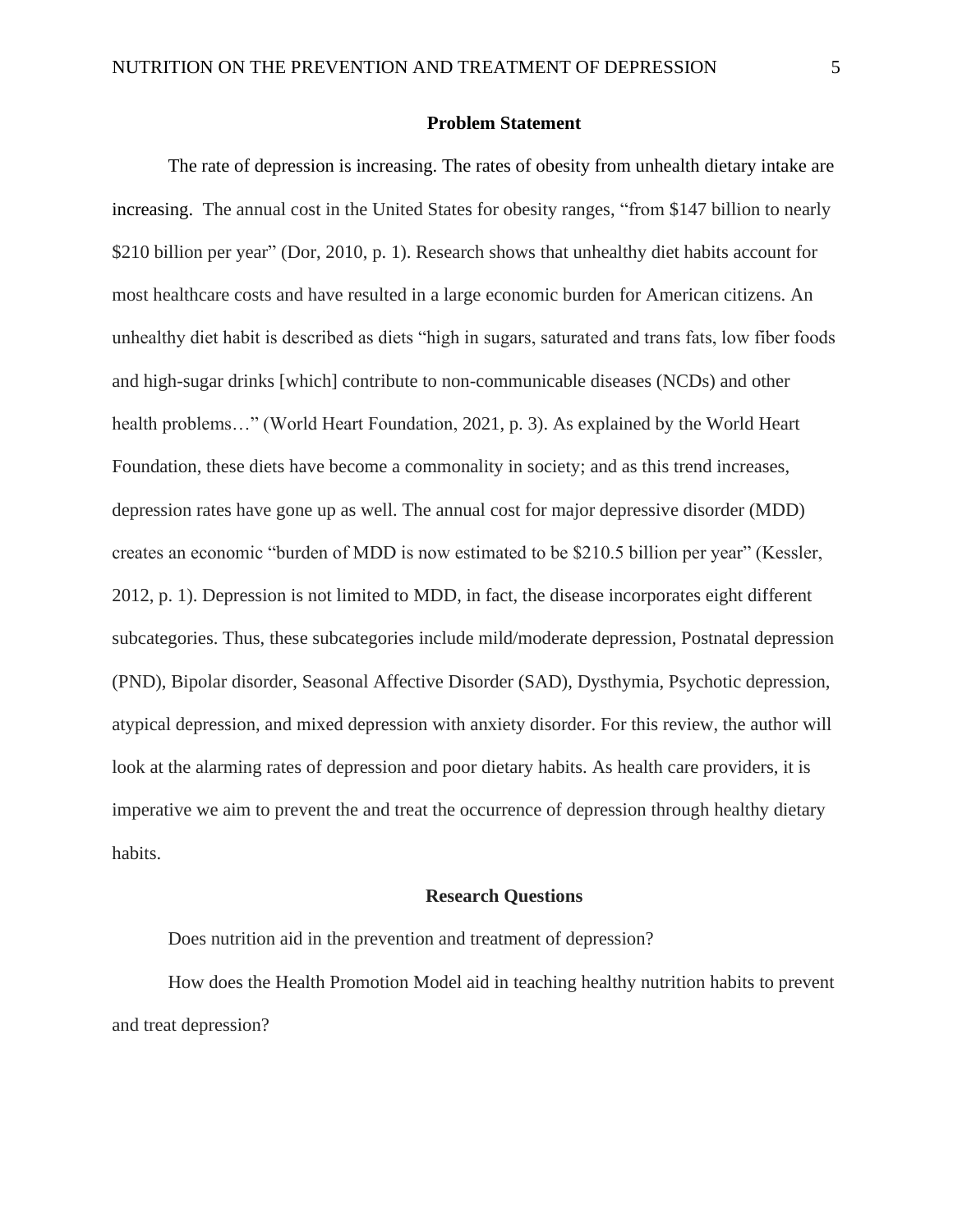#### **Literature Review Introduction**

The literature review of this paper is composed by six research articles retrieved from the Dominican University Library and National Institute of Biomedical Medicine. The articles stress the importance of having a well-balanced diet with a variety of nutrients to prevent disease. This literature review specifically focuses on supplementation with certain nutrients to prevent/treat depression and health promoting behaviors to encourage good eating habits. Therefore, the purpose of this paper is to emphasize the importance of healthy eating as a preventative measure to decrease the severity and prevalence of depression though nutrition.

#### **Micronutrients on the Prevention and Treatment of Depression**

The title of the research report, "Assessing the Evidence of Micronutrients on Depression among Children and Adolescents: An Evidence Gap Map" accurately describes the goal of the study (Campisi, 2020, pp. 908-927). The title is clear and concise that elicits the focus. At first glance, readers can identify what is being assessed, which population was targeted, and the struggle the research ran into. Without reading the introduction or abstract, the researcher can recognize the research report is related to nutrition and depression.

The abstract clearly states the gap in evidence on nutrition and its ability to prevent, treat, and/or influence the severity of depression. The literature assessed the impact of micronutrients on depression related to outcomes such as unipolar depression, MDD, dysrhythmia, acute depression, and mood disorders which may or may not be limited to bipolar 1 or bipolar 2 disorders. The databases consisted of 30 primary research publications with 47% late adolescents (15-19 y), about 40% early adolescents (10-14 y), and about 13% ages 6-9. Among these studies they examined single micronutrients and its impact on depression whereas the other 22 looked at micronutrient concentrations (intake or serum) and their impact on depression. The intention of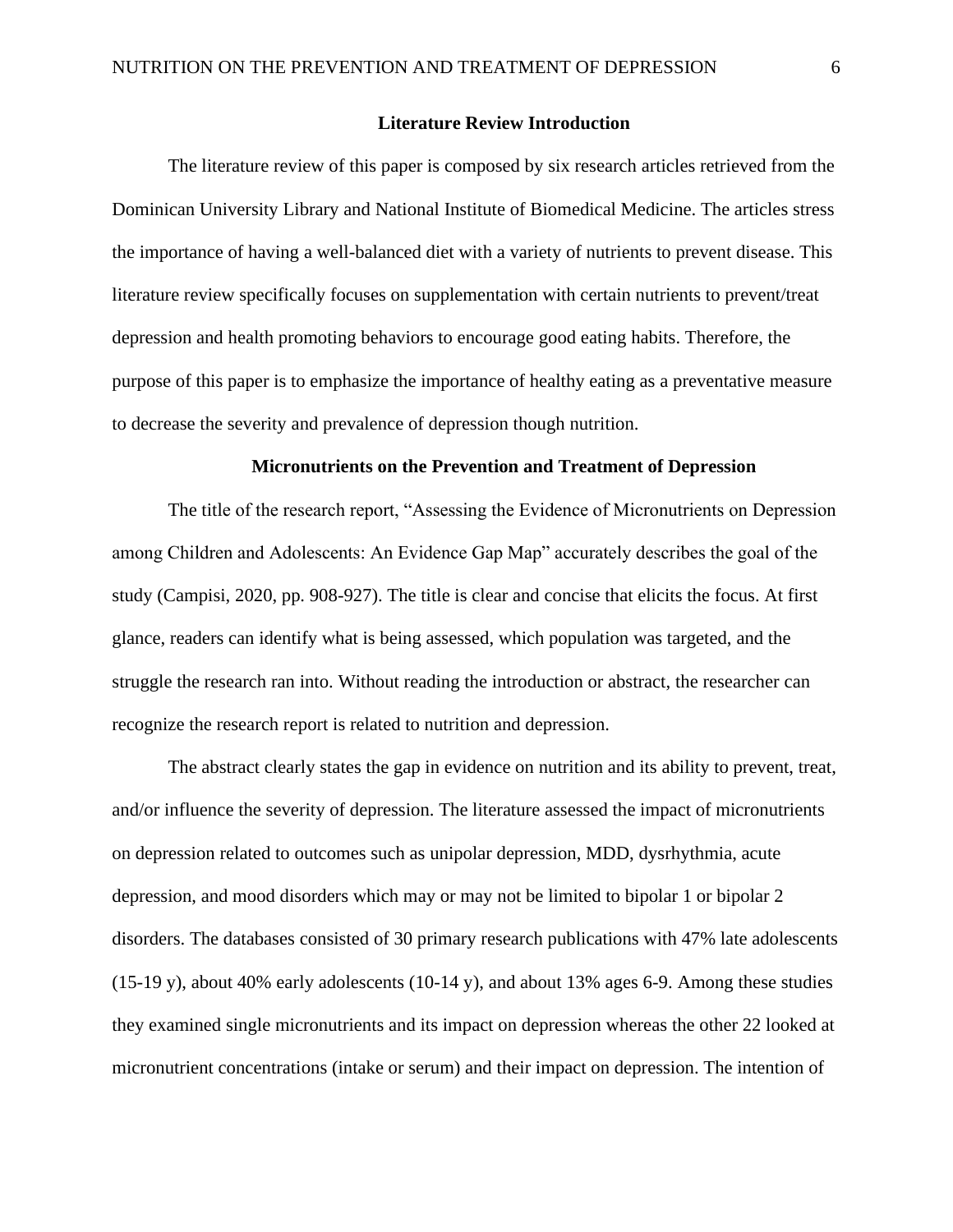the summaries is indicated for easy understanding to the public and increase the understanding of where future research should be directed. The general problem of the study is introduced early in the report when the researchers state that, "depression is a leading cause of illness and disability among adolescents." The problem is clear and states the significance of this disease and why it should be studied more. The researchers do a great job explaining the impact and severity depression has on the general population and how the conditions start by the age of 14. The study then progresses into the emerging field of nutritional psychiatry to begin the discussion on the association between mental health, nutrition, and treatment. The research study is justified because depression or any mental health illness is impacting the global population at large and the ability to receive adequate treatment and/or symptom management is becoming increasingly important.

This study was approved by the IRB at each participating institution. The problem statement is researchable. The target population was clearly described. The statistical procedures were appropriate for the methodology proposed. The characteristics of the sample were described. The authors completed ongoing studies were identified using clinicaltrials.gov and the WHO International Clinical Trials Registry Platform. Along with, Campbell Systematic Reviews, Systematic Reviews, and Joanna Briggs Institute were searched to identify any additional systematic review publications. No date, language, or study design limits were imposed during the search process. All data was analyzed using two reviewers independently screened potentially relevant articles for eligibility criteria. If there was a dispute between the two reviewers and a third-party reviewer was used.

The study design was both quantitative and qualitative. The study design utilized a random control trial which applied to the research being conducted. The two major variables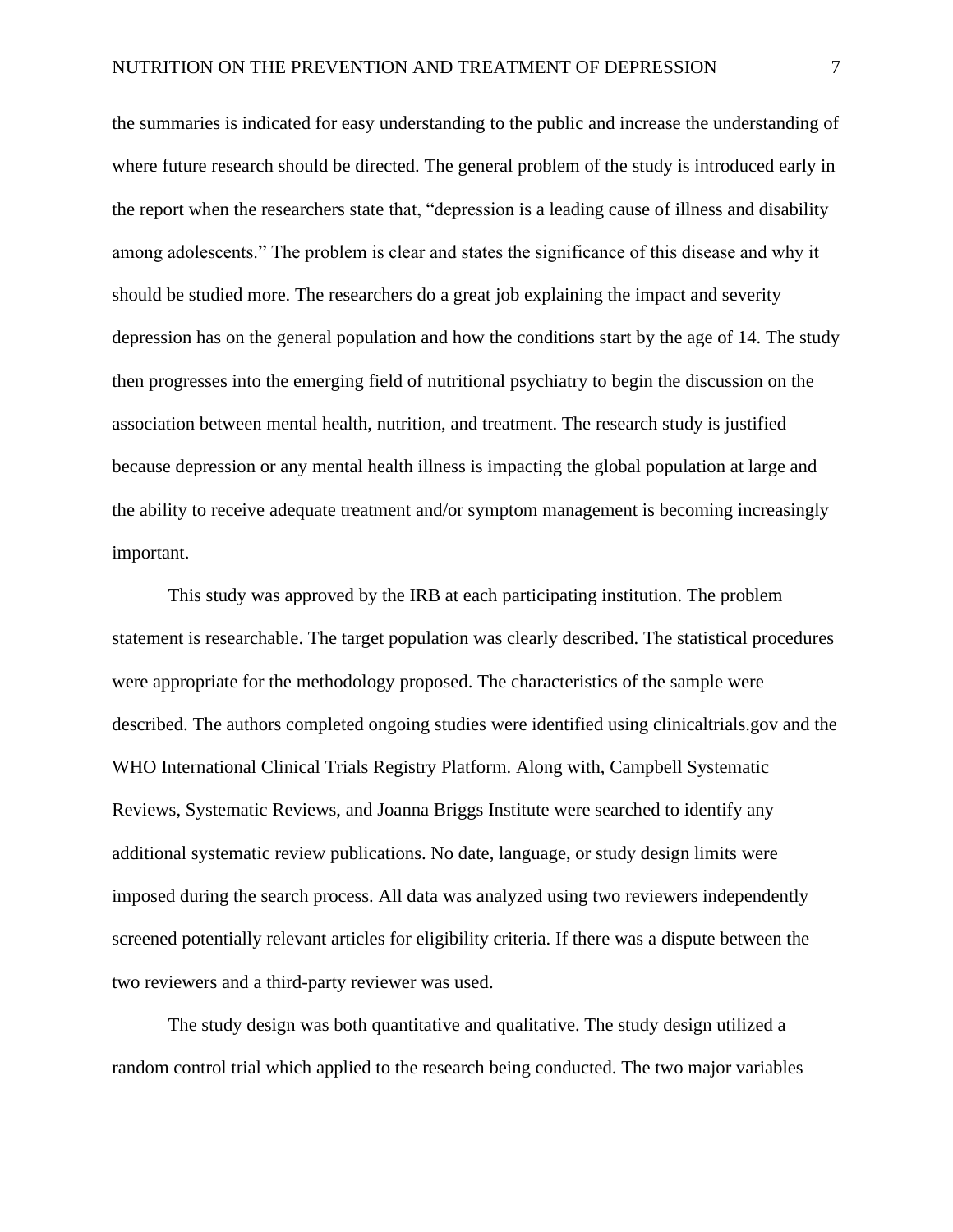identified in the method section of this study are independent and dependent. The independent variable is the supplementation with micronutrients. The dependent variable is the participants' change in depressive symptoms from supplementation with the micronutrients. The population to which the study applied was eligible adolescents suffering from depression or depression specific diagnoses. The method of choosing the sample was appropriate, however; the sample size was small and limited only to adolescents. One of the weaknesses identified in the study is that researchers conducted entirely in upper-middle-income countries, potentially limiting the generalization of this data. Another weakness identified in the methods section of the study was that not all participants in part one received the same micronutrients as the participants in part two, potentially deviating their outcome results.

The cited literature is pertinent to the research problem. The cited literature provided rationale for the research and why it was relevant to their study. Literature was cited and critically reviewed. The researchers cited and used literature from the past five years. The researcher cited supported studies and included opposing studies in their research study, like the use of medication to treat depression. The review concluded a summary of relevant literature and its implications to the research problem under study. The literature review was logically organized. The author included tables that showed the results obtained from a randomized control study. The literature review concluded with a summary. The study suggests there was an overwhelming lack of micronutrients in the general population's diet. Unfortunately, there is insufficient evidence to support recommendations for micronutrient supplementation in the management of depression among children and adolescents. As the interest in an association between micronutrients and depression grows, it is important to use these results as guidance for future research.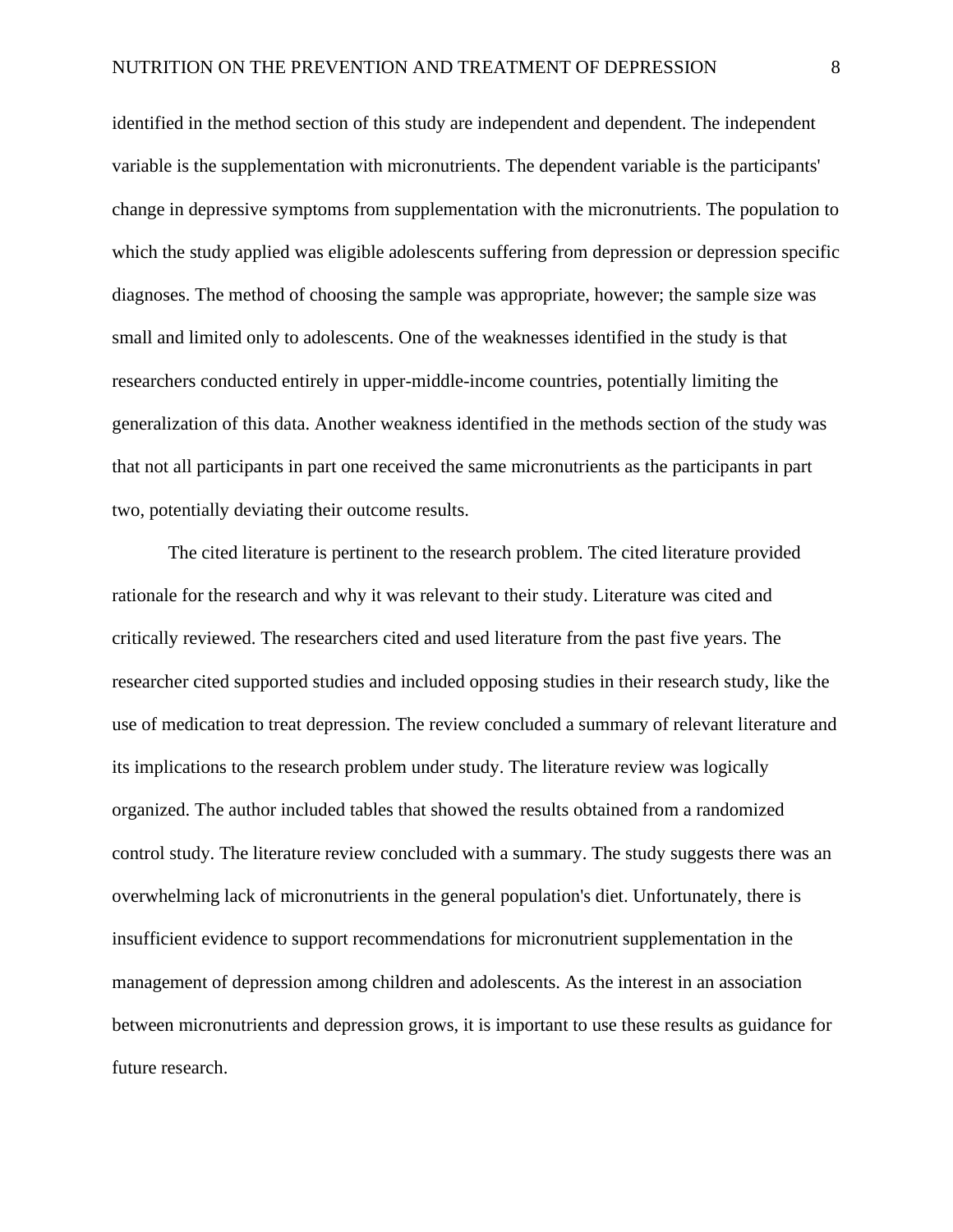The research article, found on Dominican University Library, is titled "Micronutrient intake adequacy and depression risk in the SUN cohort study" (Villegas, et al., 2018). The aim of the research was to study the linkage between micronutrient intake and its risk to the incidence of depression. The objective of the study purposes the increasing incidence of depression due to the lack of proper dietary habits.

The developing dietary patterns and depression risk has increased over the last several years and a scientific report in 2015 described how "Adherence to higher quality patterns, such as traditional Mediterranean…have been associated with lower-risk of depression, whereas the adherence to processed or Western low-quality dietary patterns have been directly related to depression risk. (Villegas, 2018, p.2). The aim of the research was to longitudinally assess the role of multiple micronutrients intake adequacy and the future occurrence of a new medical diagnosis of depression.

The sample population examined participants that had lacking intake of four or more nutrients which included "B1, B2, B3, B6, B12, C, A, D, E, folic acid, zinc, iodine, selenium, iron, calcium, potassium, phosphorous, magnesium, and chrome" (Villegas, 2018, p. 3). Participants were classified as having no previous history of depression or antidepressants use at the baseline assessment. There was a total of 13,983 participants in the perspective analysis. They may report a new clinical diagnosis of depression at the follow-up by physician. The information was gathered by mail or web-based questionnaire with two and four year follow ups. The overall retention of the cohort was 90%. The study is a middle-aged longitudinal population study. Cox proportional-hazards models were fitted to assess the relationship between the adequacy of nutrient intake and incidence of depression in follow up appointments. The dietary intake was "assessed at baseline and after 10 years of follow-up with a 136-item validated semi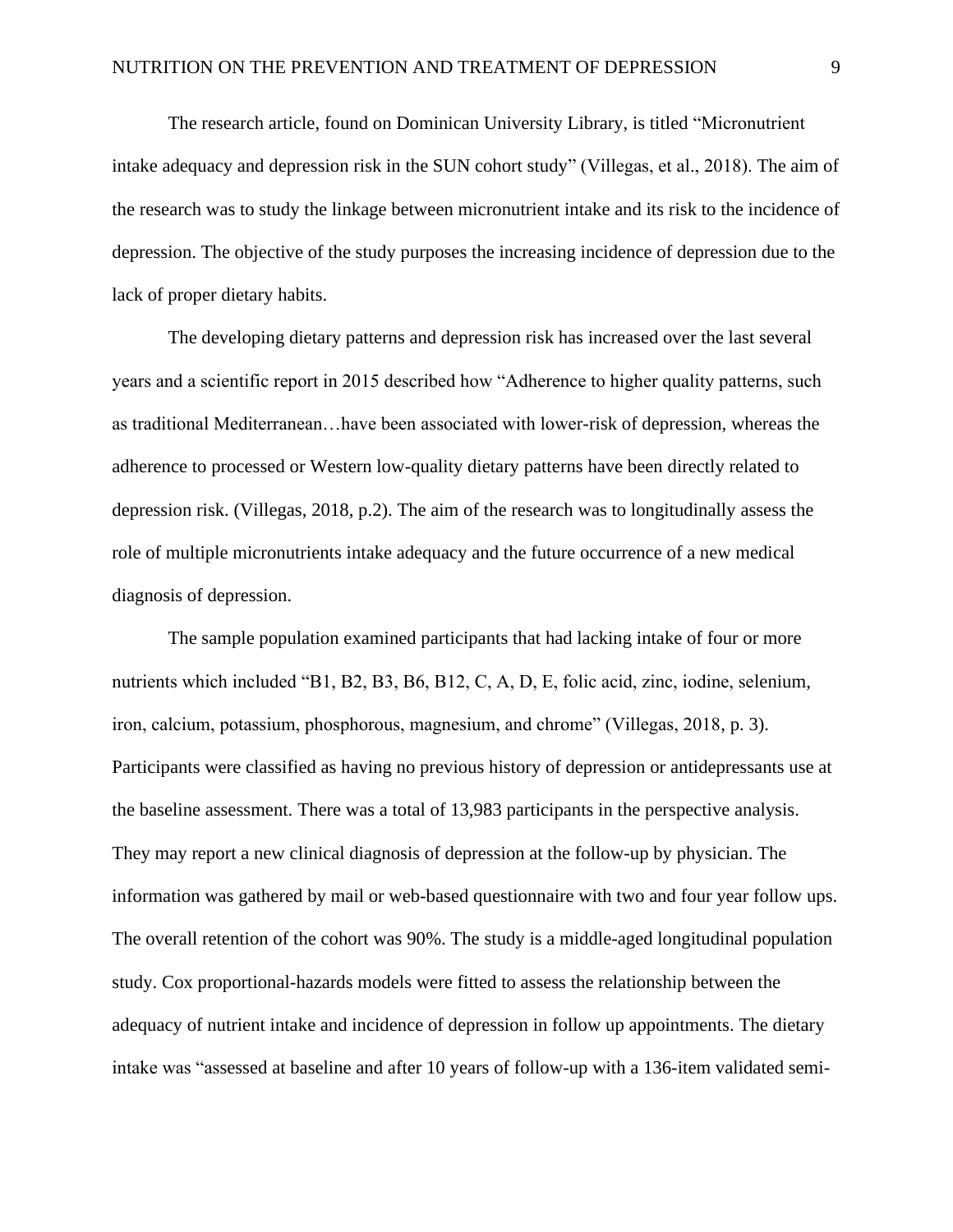quantitative food-frequency questionnaire ((FFQ)) (Villegas, 2018, p. 5). A trained dietician updated the nutrient database for Spain.

The research found that participants with four or more lacking nutrients were at an increased risk for depression. The higher participants were to reach the dietary reference intakes (DRI), the lower the risk of developing depression in the follow up questionnaire. The strength of the study was its usage of a wide variety of micronutrients to assess and see where participants were lacking. The study utilized questionnaires with a 90% commitment rate when a follow-up questionnaire was sent. But unfortunately, the study failed to obtain a proper informed consent prior to conducing this research and the cohort assumed that participants answering the first questionnaire was considered consent. The research is limited to university graduates of SUN. Also, the usage of questionnaire is asked at the two-year, four year, all the way to the fourteenth year may skew the results due to the duration and commitment of the study (Villegas, 2018, p.2). Overall, the research solidifies the increasing evidence of depression increasing due to lack of nutritional intake.

#### **Foods for Depression**

Another research article, found on Dominican University of California database is titled, "Gender Difference in Healthy and Unhealthy Food Consumption and Its Relationship with Depression in Young Adulthood" (Lee & Allen, 2021). The aim of this research was to explore the relationship between the consumption of healthy and unhealthy foods and its linkage to depression. The study shows the connection between the two.

The abstract explains that eating healthy foods, including fruits and vegetables, "had a significant inverse relationship with depression" (Lee & Allen, 2021). The abstract provided the reader a quick overview of the research that was successfully performed. As the outline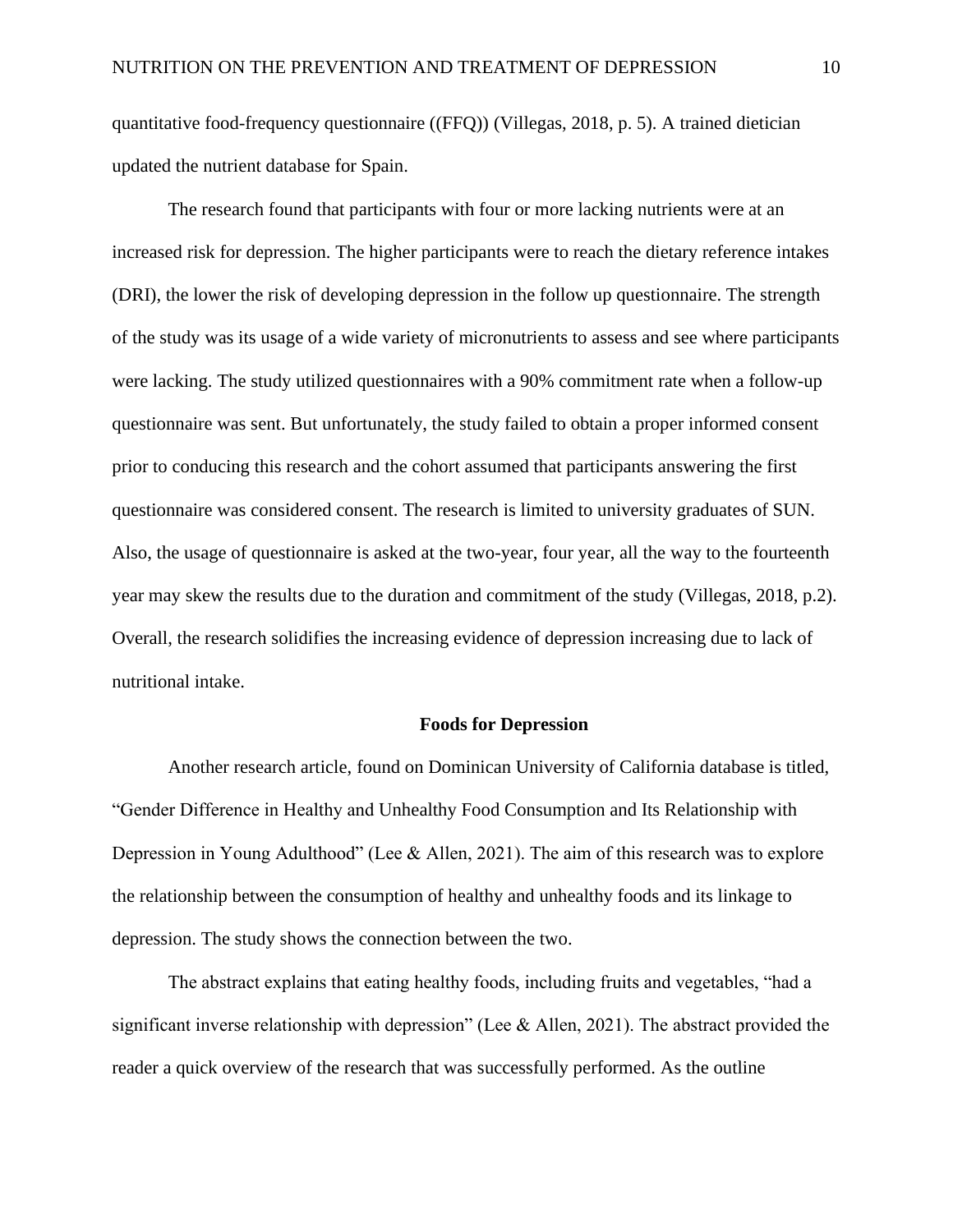continues, it explains the difference between male and female eating habits and its linkage to depression. The abstract is well-developed and easily understandable to its intended audience.

"The National Longitudinal Survey of Youth 1979 for Children and Young Adults (NLSY79 CY) was used for this study. The U.S. Bureau of Labor Statistics collected data from American young adults from 1986 through 2014" (Lee & Allen, 2021). The sample population included a total of 2983 adults ranging from the ages of 18 to 35 years old. The participants were divided between 1459 males and 1524 females. The survey collected data on American young adults.

The analysis strategies used ANOVA and Chi-square tests to explore the gender differences in control variables. The Logistic Regression Analysis was used to examine the association between and independent and dependent variable on the first research question of the, "consumption of healthy and unhealthy foods." The Ordinary Linear Regression looked at research question two on the "consumption of healthy and unhealthy food influence depression" and research question three "if this relationship differs by gender" (Lee & Allen, 2021, p. 1). To ensure the research question were being measured and examined properly, a moderator was used.

The results of the study concluded that unhealthy foods have been found to be associated with symptoms of depression. The evidence demonstrated that there is an increase in depression symptoms with fast food and soft drink consumption. There is also an effect of fruit and vegetable consumption that implied that "increased fruit consumption may be critical to reduce young females' depression" (Lee & Allen, 2021, p.2). The strength of this study is the large sample size of participants with nearly equal male to female ratio. The research examined a broad range of foods consumed that successfully solidified the research. However, a limitation of this study is it only looked at the American population and no other cultures or ethnicities.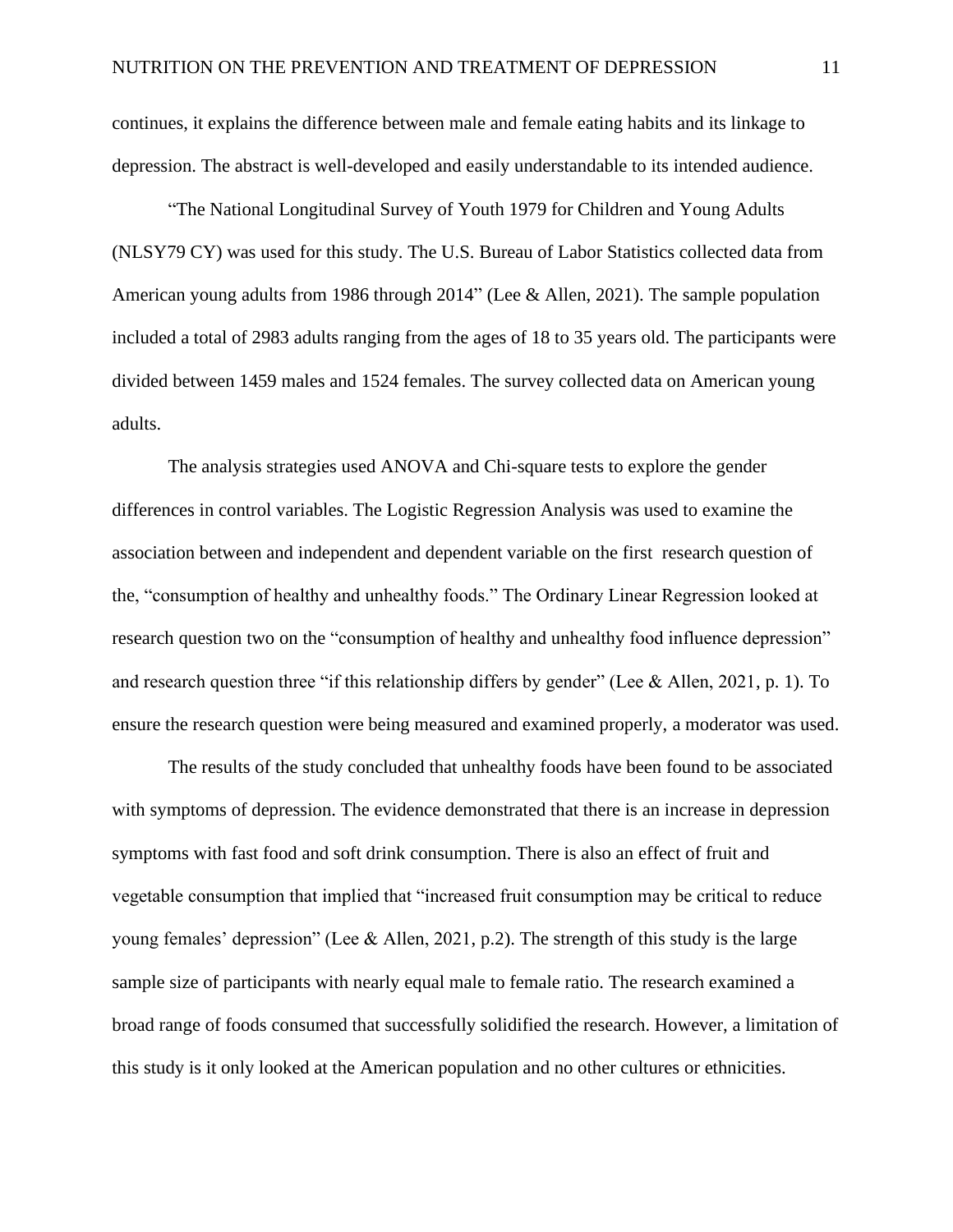Overall, the research effectively concluded that the intake of unhealthy foods is linked to depression which is easy for the reader to find.

The second literature review on foods for depression is titled "A systemic review and meta-analysis of dietary patterns and depression in community-dwelling adults" (Lai, 2014, pp. 181-197). The aim of the research was to study the association between dietary patterns and depression. The objective of the study purposes the increasing incidence of depression due to the lack of proper dietary habits.

The abstract was broken down into the background, objective, design, results, and conclusions. The purpose of this study was to address depression, as it is the second leading cause of disease burden and alternative measures to alleviate this increasing trend. The results and conclusion illuminate that there is a linkage between the two.

A meta-analysis in conjunction with the Preferred Reporting items for Systemic reviews was conducted to evaluate depression outcomes were higher compared with lower intakes of dietary patters. These dietary patterns included intake of fruits, vegetables, fish, and whole grains to help reduce the risk of depression. "Titles and abstracts of all articles were retrieved from Medline, Embase, and PsycInfo that was reviewed by two independent reviewers" (Lai, 2014, pp. 181-197). These reviewers included JSL and SH. Any disagreements were resolved by a third independent reviewer.

Fortunately, the results concluded that an intake of "higher intake of fruit, vegetables, fish, and whole grains have been associated to reduce depression" (Lai, 2014, pp. 181-197). The strength of this study is the well-defined criteria of the data extraction analysis. However, the studies selection was small and exclaimed how more randomized control trials and cohort studies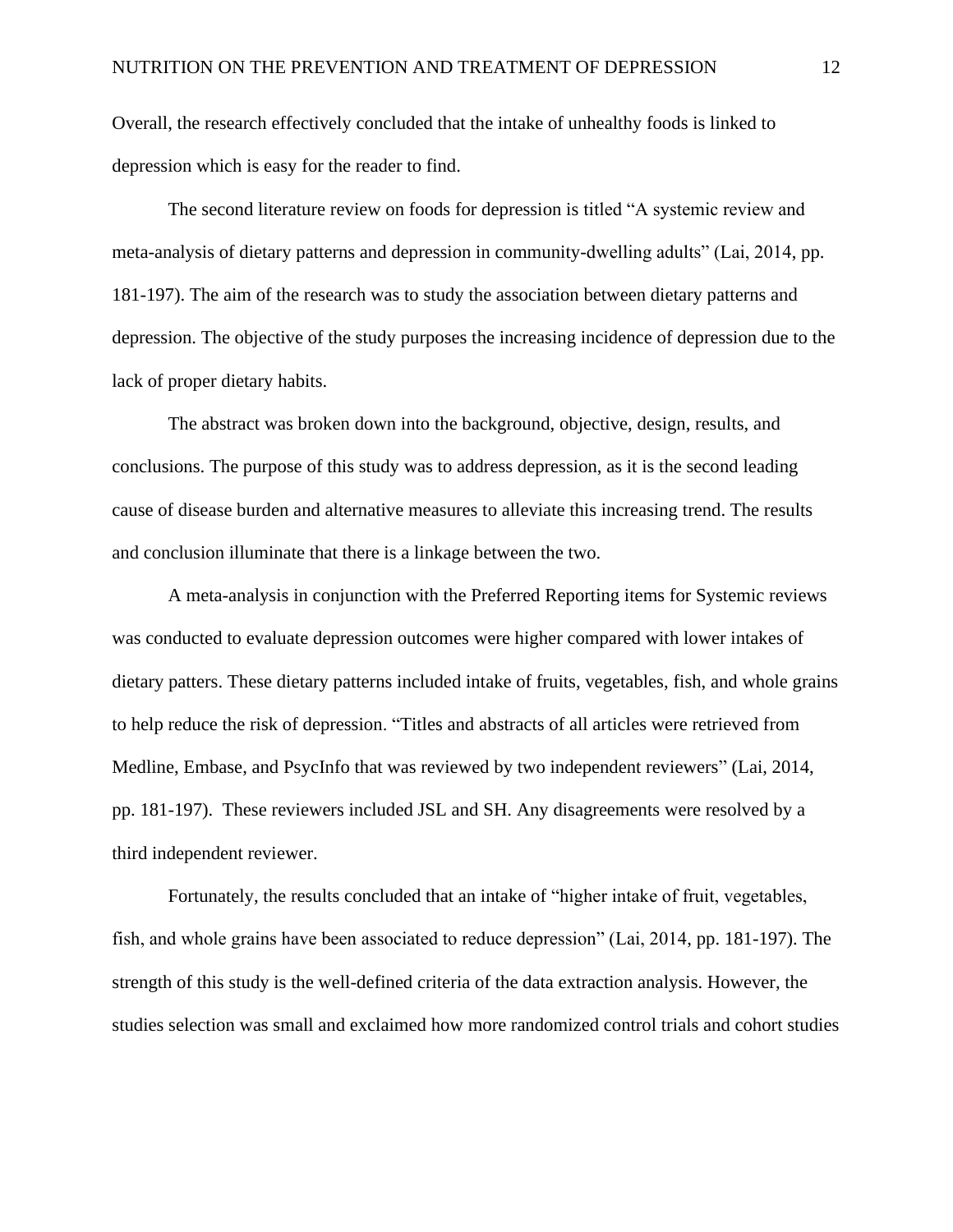are needed to ensure the findings. Overall, the study found evidence of the impact of foods on the treatment and severity of depression.

#### **The Health Promotion Model on Eating Habits in the Prevention of Depression**

The literature review is titled, "The Effect of Pender's Health Promotion Model (HDM) in Improving the Nutritional Behavior of Overweight and Obese Women." The title provides the reader with a good understanding of what the research focused on and the population it was targeting. It provides a clear understanding that nutrition is a behavior that the Health Promotion model aims to improve.

The abstract was broken down into four different parts that highlights the focus of the study. This helps the reader because instead of having to search through the literature the results can be found on the first page. The background information described the review of Pender's Health Promotion model and how it can improve nutritional behavior of overweight and obese women.

The study utilized a quasi-experimental study with two groups, along with a pre-test and post-test to examine the effect of Pender's HPM. It used "108 eligible women [54 in each group] selected and randomly assigned to two groups: one experimental and one control." For a participant to be included they had to be 18-60 years old with a body mass index (BMI) of 25 or higher. The data was gathered using three questionnaires: demographics, Pender's HPM constructs, and nutritional behavior. (Khodaveisi, 2017). The questionnaires were given as a pretest and two months later. The data was analyzed by paired and independent t-tests. The tests were ANCOVA and Spearmans' correlation coefficient to identify the level of significance which was  $\leq 0.5$ . There was a significant difference between before and after the interventions, this includes "nutritional behavior, perceived benefits, perceived self-efficacy, commitment to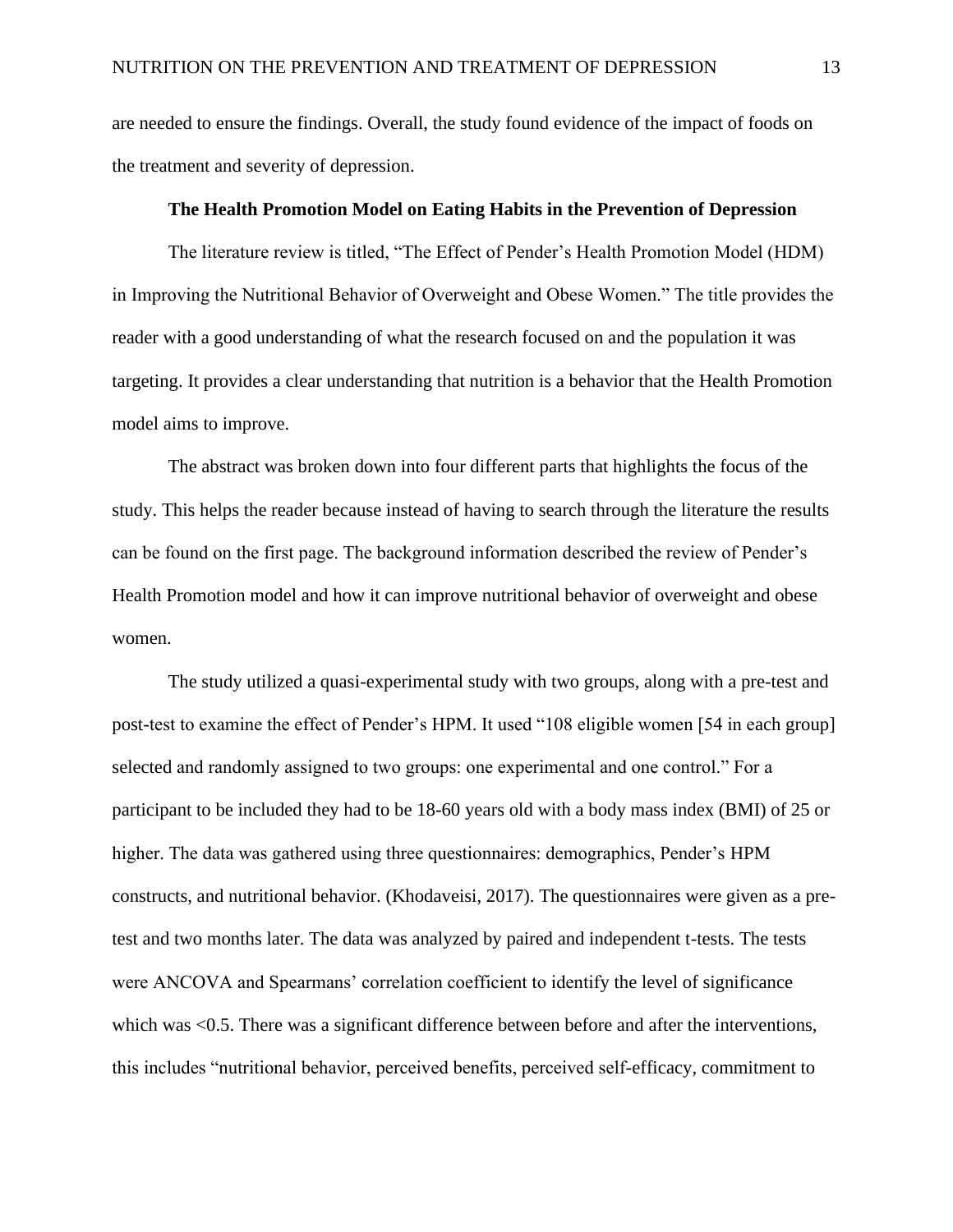action, interpersonal and situation influences, behavior related affect, and perceived barriers" (Khodaveisi, 2017, pp. 165-174).

The study was approved by the Ethics Committee of the Hamadan University of Medical Sciences, with written informed consent obtained from all the participants. To ensure validity, ten experts confirmed their content. Furthermore, the reliability was determined using a testretest. Each component showed acceptable reliability and validity for the research.

The introduction described how obesity is known to be the biggest cause chronic disease. Obesity is also a risk factor for "hypertension, cardiovascular diseases, diabetes, and impaired quality of life, from both psychosocial and physiological perspectives, in men and women" (Khodaveisi, 2017, pp. 165-174). Therefore, the study aimed to find a correlation between health promoting behaviors and nutritional choices in the prevention of chronic diseases, but more specifically, psychological, and physiological consequences (i.e., depression). To conduct this research the study provided training interventions to the experimental group. The information was delivered through "lectures, questioning and answering, and group discussions in three 30 minute sessions" (Khodaveisi, 2017, pp. 165-174). The sessions incorporated nutritional behaviors, how to promote self-efficacy, and the commitment to healthier behaviors. Prior to the interventions, the results of the study were not favorable in either the experimental or control group. However, after the interventions, "A significant change was observed in the mean scores of nutritional behaviors in the experimental group" (Khodaveisi, 2017, pp. 165-171). The training interventions improved in the experimental group after being taught the perceived benefits of healthy behavior. The study successfully aided in the importance of healthy nutritional choices in the prevention of chronic and debilitating diseases, such as depression.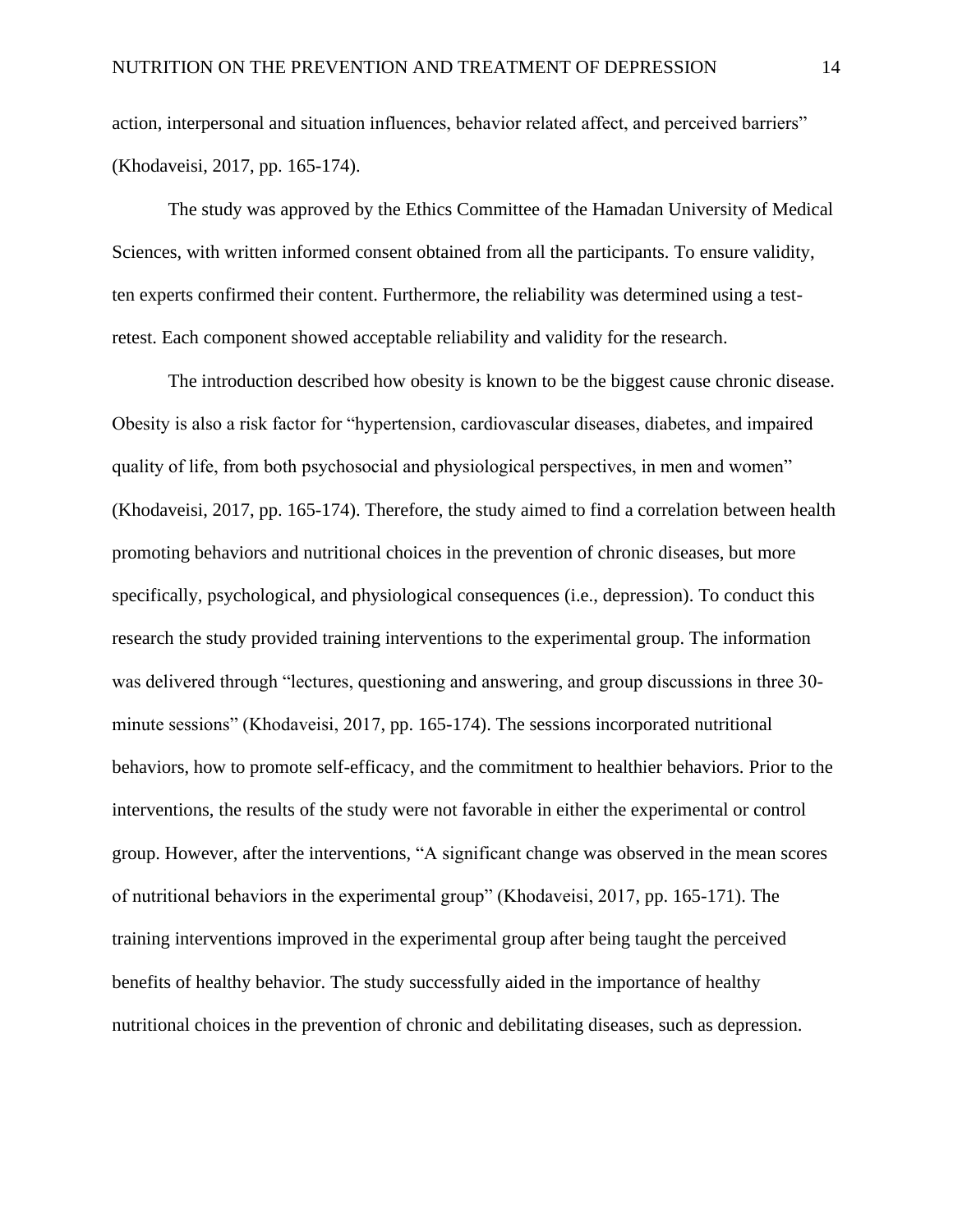The biggest strength of the study was the organization and delivery of information. The audience can identify what the research aimed to investigate, how it was implemented, and the results. The weakness of the study is the limited participation and demographics. The participants were only women from Iran, ranging from the ages of 18-60. This issue lies in the cultural differences on what healthy foods are and what is/not accepted to be consumed.

Another meta-analysis was conducted to study the effects of health promotion intervention in the workplace on depression and anxiety symptoms. The title provides an accurate description on what the focus of the study is while describing the population it is looking at.

The objective of this study was to "investigate whether different types of health promotion intervention in the workplace reduce depression and anxiety symptoms" (Martin, et al., 2018, p. 1). The review exclaimed how depression and anxiety are the most common forms of mental disorders and are increasing in prevalence. The authors argue that the workplace should be utilized as a site "for or treat depression and anxiety among employee populations" (Martin, et al., 2018, p. 1). Fortunately, the results pooled a small, but positive overall effects on the interventions to reduce the symptoms of depression.

Twenty-two studies were conducted with a sample size of 3409 participants. The search was conducted through three different criterions. The first group was related to working adults. The second was mental health promotion on depression and/or anxiety. Lastly, search terms related to evaluating the effectiveness of interventions was inputted. Of these 22 studies, 17 were a meta-analysis that implemented 20 different interventions. The studies contained a quantitative evaluation of workplace health intervention "that reported outcome on a standardized mental health screening to measure depression and anxiety" (Martin, et al., 2018, p. 3). The variables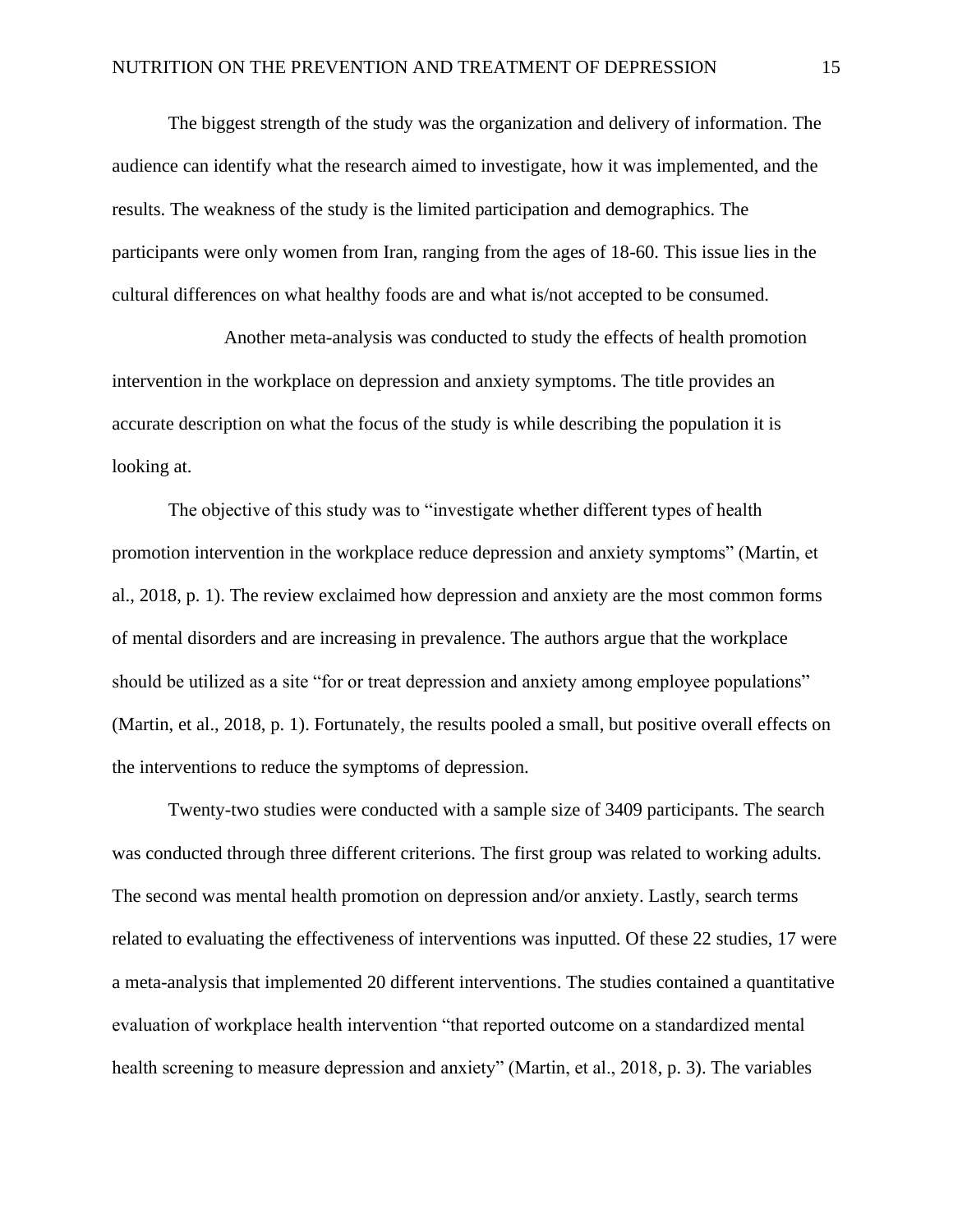extracted covered "intervention descriptors, sample characteristics, implementation characteristics, and quality of research design" (Martin, et al., 2018, pp. 3-4). The research design used control groups, random allocation, and outcome indicators. The scores looked separately at depression and anxiety or a composite of both. A RevMan software created a standardized mean difference with 95% confidence intervals. The results concluded that there is a small difference in overall effects for the symptoms of depression through health promotion.

The strengths of the study specifically focused on depression and anxiety but also examined emotional distress, physical health, work stress, health risk reduction, health behaviors, smoking cessation, work environment, and alcohol misuse. The study is well rounded looking at several emotions and behaviors. Whereas the study failed to compose major results. For instance, most of the effects observed by the study were empirically small. The health promotion interventions had more successful when applied to a larger number of people than small, targeted groups. The research review successfully demonstrated how the health promotion model impacts depression and anxiety through interventions.

#### **Conclusion**

The literature review supports the research questions. The evidence suggests that there is an increasing trend in depression and alternative treatment modalities and/or preventative techniques are needed. The research did an excellent job looking at various dietary nutritional deficiencies (ex: vitamin B, C, etc). or unhealthy diet tendencies such as fast food and soft drinks. However, unfortunately it lacked a sufficient sample size. The research also looked at patients already displaying symptoms of depression, therefore; research looking at preventative techniques (stop depression from occurring in the first place) can help eliminate this issue altogether. Most importantly, the research supported the need for additional investigation.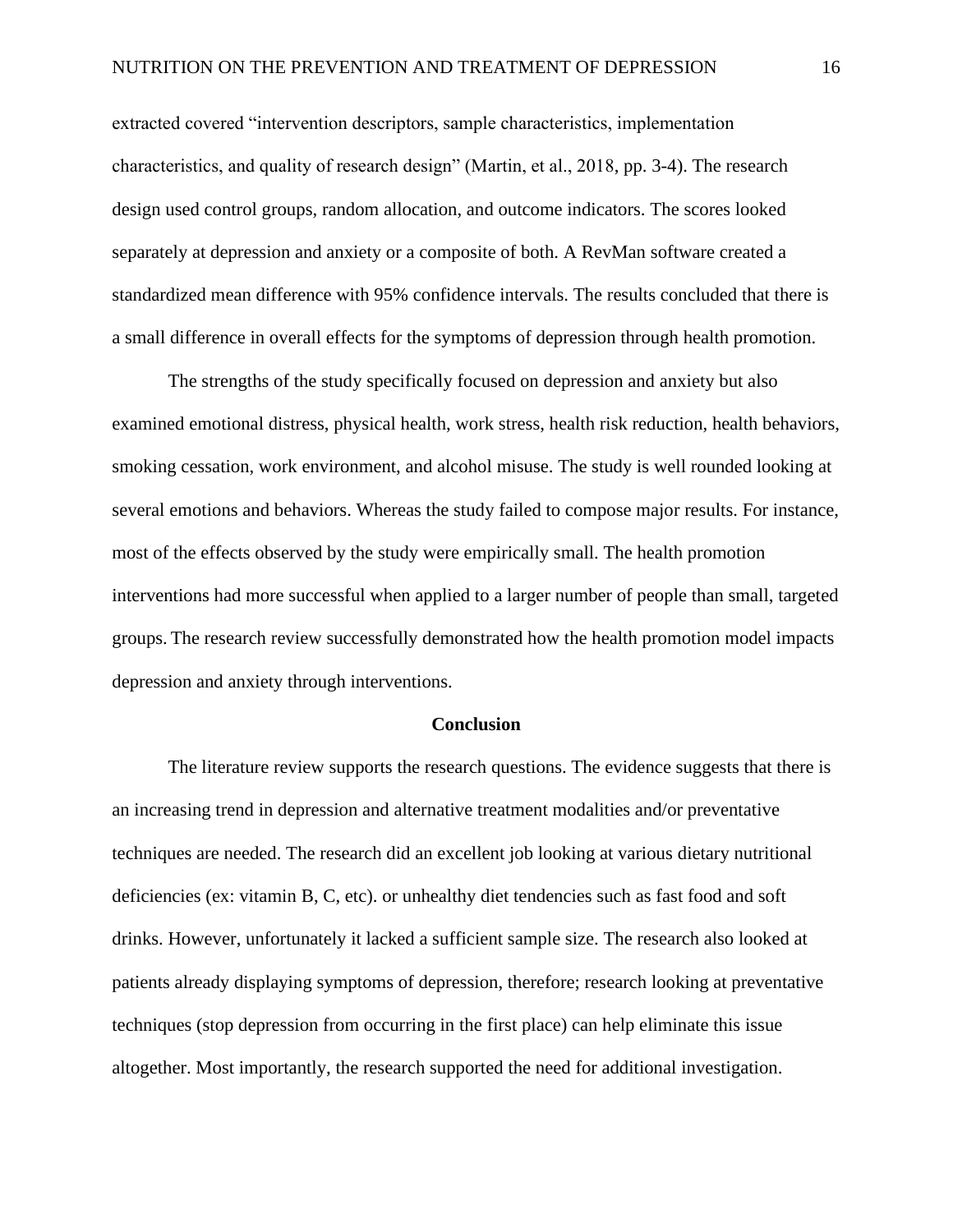#### **Thesis Framework**

For my research study, I plan to use Nola Pender's Health Promotion model as the framework to investigate the effects of healthy nutrition choices on the impact and severity of depression. Pender helped "patients prevent illnesses through their behavior and choices is the Health Promotion Model" (Petiprin, 2020, p. 1). Pender's focus was preventing problems before they occurred, and healthcare dollars could be saved by the promotion of healthier lifestyles. This Health Promotion model is an adequate framework for the proposed study because Pender's purpose is to assist nurses in understanding determinants of healthy behaviors as a basis for behavioral counseling to prevent diseases, decrease morbidities, improve quality of life, and decrease healthcare costs. (Petiprin, 2020, p.1**).** More specifically, one of the theory's most important aspects is encouraging healthy eating habits. The role of nurses is to implement this model. The collaboration between patients, families, and communities to create the best conditions for the expression of optimal health and high-level well-being. More specifically, the goal of public health nursing is to encourage healthy lifestyles such as dietary intake of healthy fruits, vegetables, whole grains, etc. In the model, there is a list of theoretical principles explaining how people are more likely to commit to a health-promoting behaviors and when families, peers, and health care providers are influencing the change it can increase or decrease commitment of health-promoting behaviors (Petiprin, 2020, p. 2).

With this study being modeled after Pender's theory, it looks at the person, environment, nursing, health, and illness. The goal is to increase preventative treatment modalities to decrease the occurrence of acute or chronic illnesses. The nursing intervention of advocating for healthier diets with a wide variety of nutrients should be encouraged to prevent and decrease the severity of depression. The effects of nutrition and supplementation of certain nutrients will be evaluated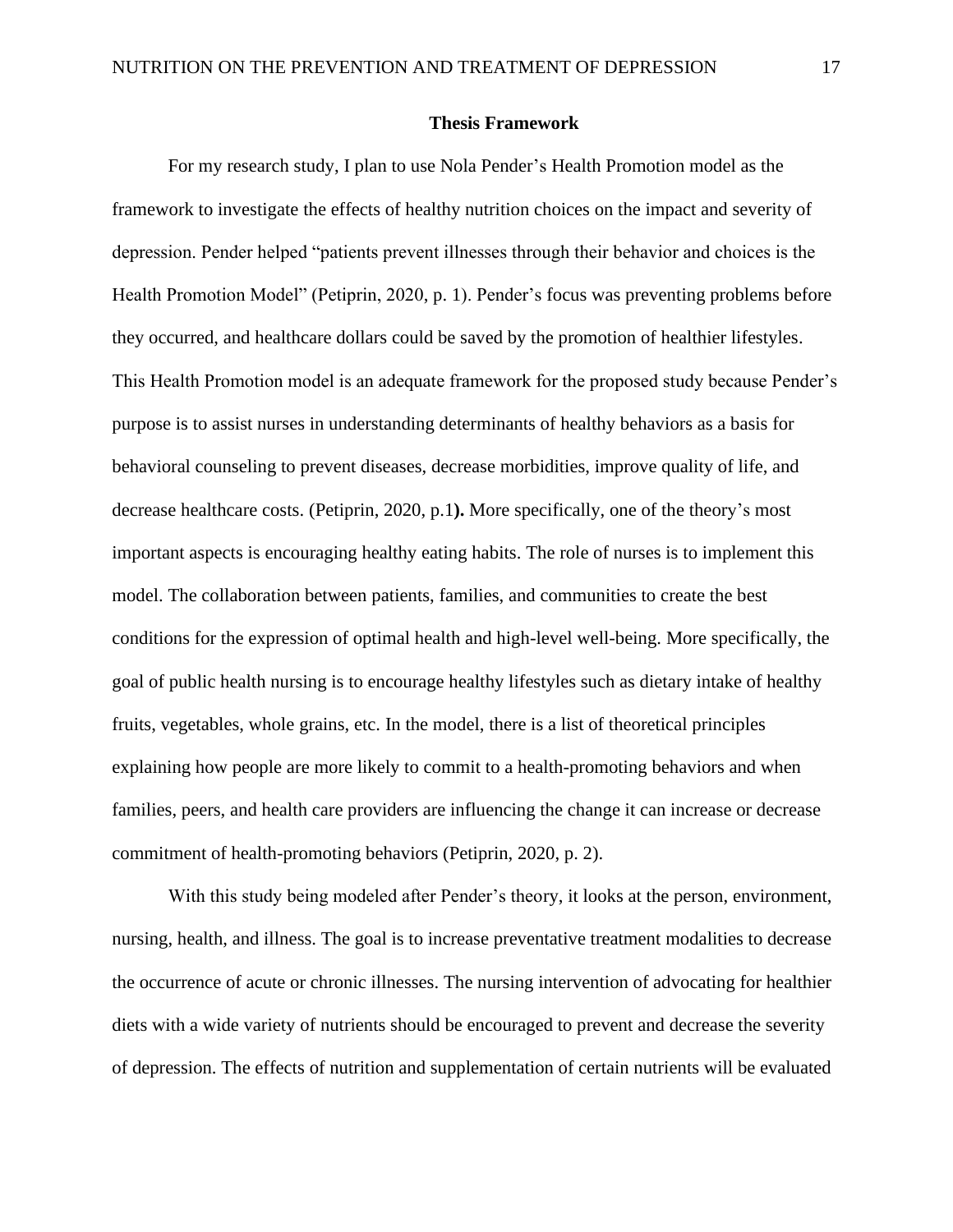for its effectiveness in preventing and treating depression. Overall, the results show Pender's HDM models can positively effect and improve nutritional behaviors that will contribute to the reduction and prevention of diseases like depression.

#### **Proposal for Further Study**

The impact nutrition has on the development or progression of chronic diseases is wellknown. Yet, despite continuous studies, the general population still fails to understand the influence it has. The amount of people who have been diagnosed with depression, suffered from depressive symptoms, recovering, or being readmitted for depression is now seen as one of the leading causes of disabilities. Therefore, there is a need for a longitudinal study that determines the effect of good nutrition on the development and/or severity of depression. There also needs to be research on the supplementation of certain nutrients to treat depression, along with the utilization of Pender's Health Promotion model to empower society to make health nutrition choices. Discrepancies will occur between differing cultural groups and ethnicities

The research question being studied is – what are the effects of promoting healthy nutrition habits in adolescents to prevent depression? The author would hypothesize that introducing health promoting behaviors on nutrition in early adolescence will decrease or prevent depression from occurring. The purpose of this study is to examine whether initiating these behaviors will decrease the progressing trends of depression through good nutritional habits.

After the study is approved by the Institutional Review Board (IRB) participants who meet the criteria will be surveyed before and after the educational intervention to assess their knowledge. The inclusion criteria will include adolescents from 6-19 with no previous diagnosis or depressive symptoms. The study will be quantitative with surveys and questionnaires. The exclusion criteria will eliminate any children with a previous diagnosis of depression. The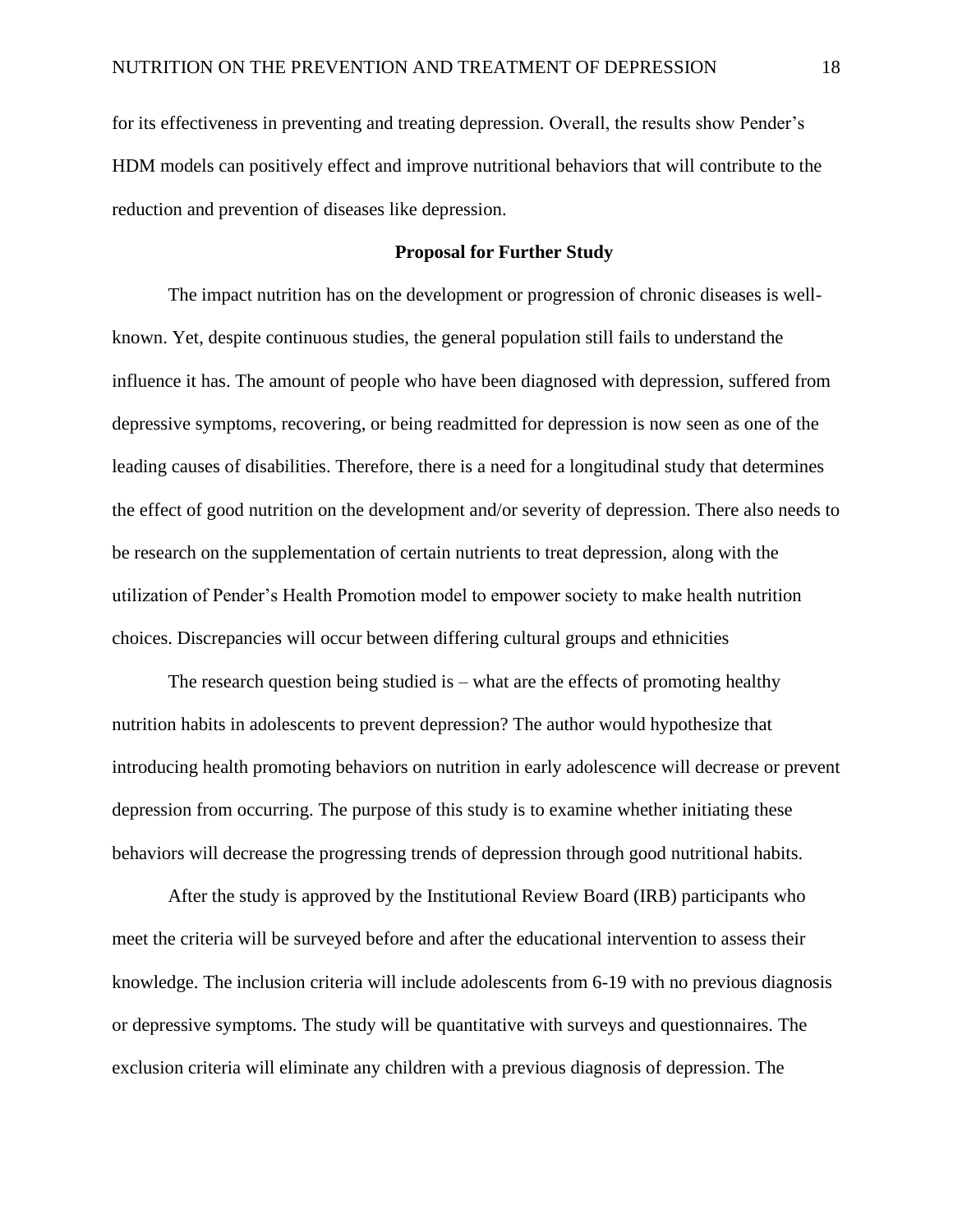recruitment for the study will include the emerging field of nutritional psychiatry, flyers, and social media. To maintain reliability and validity the participants identities will be confidential. Informed consent can be completed by adolescents over 14, however; any adolescents that were younger will need parents' approval. A pre and post Test survey will be used that will be analyzed by the Likert Scale to assess the participants change in knowledge. The participants responses will be confidential to ensure survey questions are answered truthfully. A Cronbach's alpha scale will be used to assess the reliability of the Likert scale survey used in this study. A Cronbach's alpha score of 0.7 is acceptable and indicative that the measure is internally consistent. To construct validity the Fatigue Severity Scale will be used.

The questions that will be asked on the surveys and questionnaires include the six categories will ask the following questions: Do you know what the health promotion model is? Do you know any health promoting behaviors are? Are you empowered to make lifestyle changes for the better? Do you know what health nutrition habits are? Do you understand how micronutrients play a critical role in optimal functioning and well-being? Do you know what foods prevent depression? Participants' responses will be ranked 1-6: 1=not confident, 2=slightly hesitant, 3=neutral, 4=slightly confident, 5=confident, 6=very confident. Since responses have a numerical value, quantitative data will be obtained and analyzed. Then, the participants will then receive an educational training intervention on health promotion and nutrition.

Part two of the study will include the same participants who participated in part one of the study. The survey will be administered five years later after participants have been given all the information and empowerment to make these lifestyle changes. The participants will be asked again about their knowledge on health promotion behaviors and the importance of nutrition in the prevention of depression after receiving the education training intervention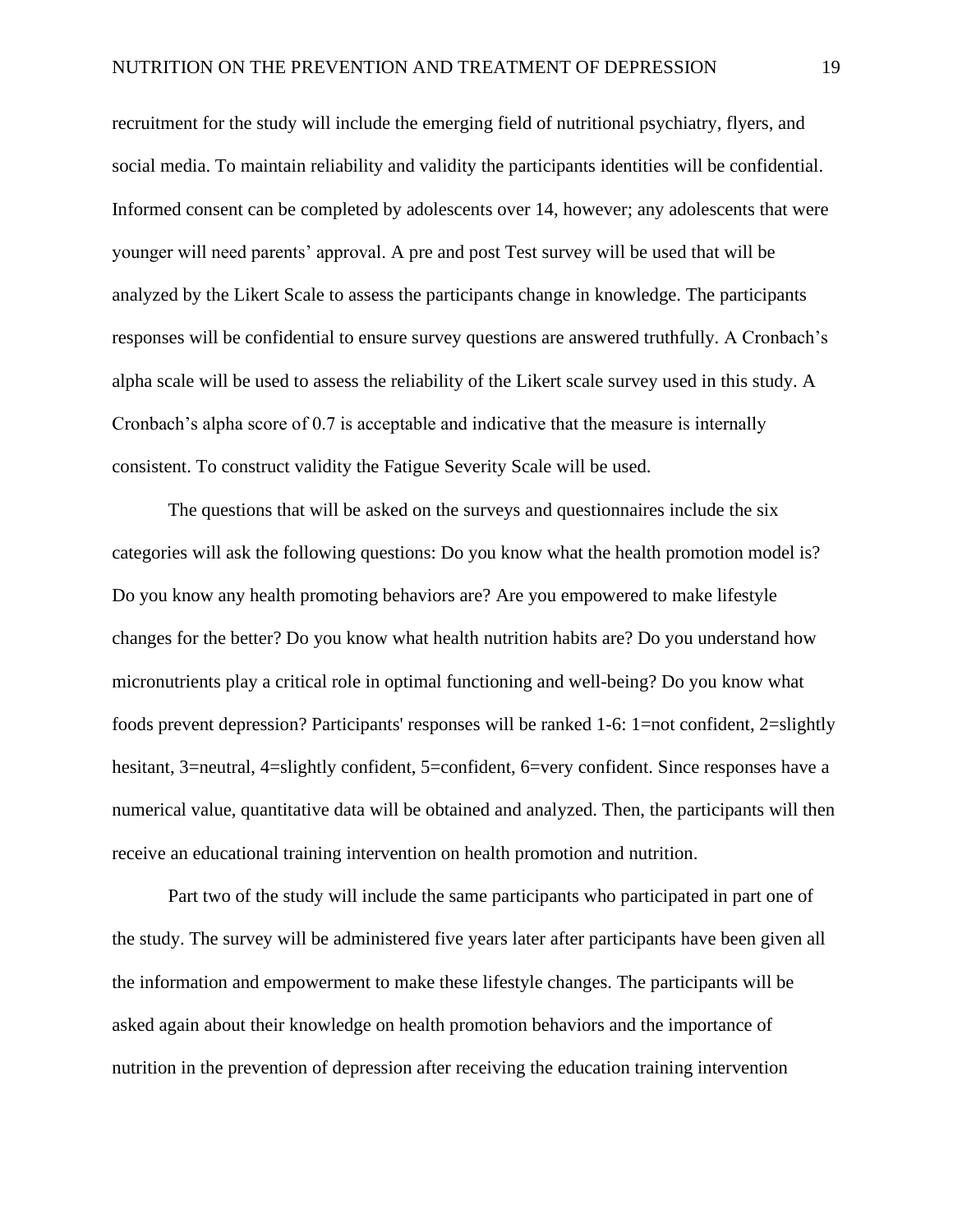according to a six-point Likert scale. The survey will be asking the same questions and assessed the same way. The participants will rate their confidence the same way as previously noted. The numerical value will allow the study to be obtained and analyzed through quantitative data. Once data is collected and analyzed, data from parts one and two of the study will be compared using a one-way ANOVA to determine the differences between the six categories.

#### **Strengths, Limitations, and Implications**

One of the strengths of the study is educational training interventions that will teach participants health promoting behaviors and nutritional habits to prevent the incidence of depression. By conducting this study, researchers will be filling the knowledge gap and thus decrease the ever-increasing trends of depression.

The limitations in the study will run into difficulties due to cultural/ethnical differences among patient populations. For instance, some cultures may not eat certain foods whereas others do. Another limitation is the study is over a five-year duration. Participants may not be inclined to answer the survey so many years later. Thus, this will cause faults in the final analysis.

A suggestion for future researchers would be to include a larger population of participants that provides education intervention material in decreasing or treating depression though nutrition. The last suggestion would be to implement the combination of screening and training on interventions based on the specific population of participants culture and ethnicity. It may be difficult to implement this last suggestion as there are many different cultures and ethnicities, but it could be possible, and yield better results long term.

### **Conclusion**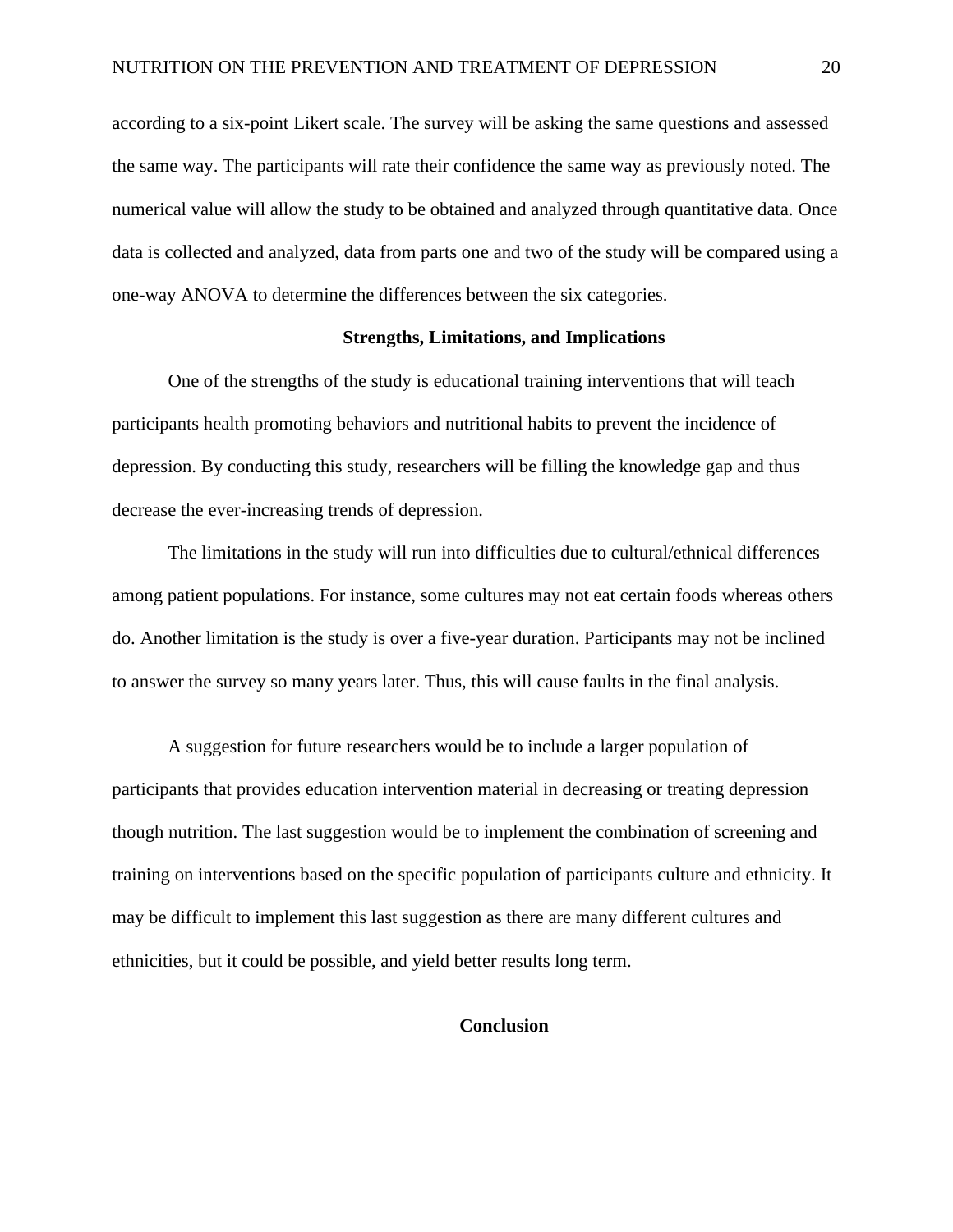Depression is now recognized as one of the leading disabilities. Furthermore, there is a lack of knowledge on the importance of proper nutrition. The research will examine how nutrition impacts depression. The study can show that educational interventional teaching on health promoting behaviors and nutrition can prevent, treat, and decrease the severity of depression. Also, it will substantially reduce healthcare costs. Overall, this review can devise appropriate interventions to improve the quality of life or prevent the reduction in quality of life for the affected population.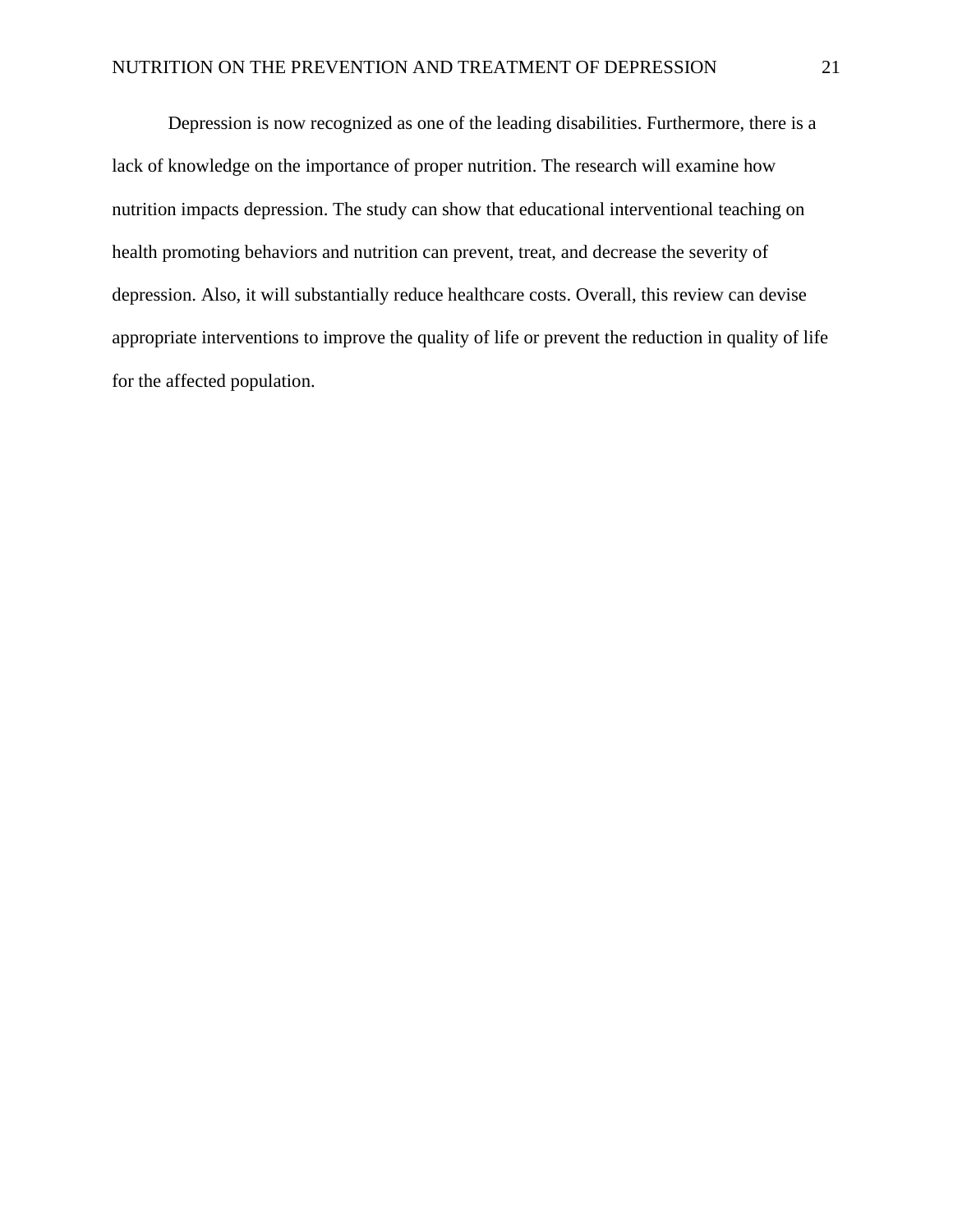| <b>Authors/Citation</b>     | <b>Purpose/Objective of</b><br><b>Study</b> | <b>Sample - Population</b><br>of interest, sample     | <b>Study Design</b>         | <b>Study Methods</b>    | <b>Major Finding(s)</b>  | <b>Strengths</b>         | <b>Limitations</b>    |
|-----------------------------|---------------------------------------------|-------------------------------------------------------|-----------------------------|-------------------------|--------------------------|--------------------------|-----------------------|
|                             |                                             | size                                                  |                             |                         |                          |                          |                       |
| Almudena Sánchez-           |                                             | The participants had a                                | The information was         | The study is a middle-  | The research found that  | The study used a wide    | The study failed to   |
| Villegas                    | The aim of the research                     | lacking intake of<br>nutrients in 4 or more           | gathered by mail or a       | aged longitudinal       | participants with four   | variety of nutrients to  | obtain a proper       |
| Aurora Pérez-Cornago        | was to look at the                          | which include B1, B2,                                 | web-based                   | population study. Cox   | or more nutrients        | be assessed. The study   | informed consent.     |
|                             | linkage between                             | B3, B6, B12, C, A, D,<br>E, folic acid, zinc,         | questionnaire with a        | proportional-hazards    | lacking were at an       | used participants that   |                       |
| Itziar Zazpe                | micronutrient intake                        | iodine, selenium, iron,                               | two and four year           | models were fitted to   | increased risk for       | committed to being       |                       |
|                             | and its risk to                             | calcium, potassium,<br>phosphorous,                   | follow up. The overall      | assess the relationship | depression. The higher   | apart of the SUN         |                       |
| Susana Santiago             |                                             | magnesium, and                                        | retention of the cohort     | between adequacy of     | participants were to     | project over a duration  |                       |
| Francisca Lahortiga         | depression                                  | chrome.                                               | was 90%.                    | nutrient intake and the | recaching the Dietary    | of time to track trends. |                       |
|                             |                                             | We compared                                           |                             | incidence of depression | recommendation index     |                          |                       |
| Miguel Angel                |                                             | participants with                                     | The study was               | during follow-up.       | (DRI), the lower the     |                          |                       |
| Martínez-González           |                                             | inadequate intake for<br>$\geq$ 4 nutrients vs. those | approved by the             |                         | risk of developing       |                          |                       |
| Villegas, et al., 2018      |                                             | with one nutrient.                                    | <b>Institutional Review</b> |                         | depression in the        |                          |                       |
|                             |                                             | Participants were<br>classified as having             | Board of the University     |                         | follow up                |                          |                       |
|                             |                                             | incident depression if                                | of Navarra. Written         |                         | questionnaire.           |                          |                       |
|                             |                                             | they had no previous<br>history of depression or      | informed consent was        |                         |                          |                          |                       |
|                             |                                             | antidepressants use at                                | not requested and           |                         |                          |                          |                       |
|                             |                                             | baseline, but they<br>reported during follow-         | instead competition of      |                         |                          |                          |                       |
|                             |                                             | up a new clinical                                     | the first questionnaire     |                         |                          |                          |                       |
|                             |                                             | diagnosis of depression<br>by a physician, use of     | was considered to           |                         |                          |                          |                       |
|                             |                                             | antidepressant drugs,                                 | imply informed              |                         |                          |                          |                       |
|                             |                                             | or both.                                              | consent.                    |                         |                          |                          |                       |
| <b>Angela Martin</b>        | The aim of this study                       | The total sample size                                 | There was a total of        | The study was           | The results indicated    | The study specifically   | Most of the effects   |
| <b>Kristy Sanderson</b>     | was to investigate the                      | consisted of 3409                                     | 22 studies and 17           | divided into three      | a small positive effect. | focused on depression    | observed by the study |
| <b>Fiona Crocker</b>        | effects of health                           | participants. There                                   | were a meta-analysis        | categories. One         | The participants were    | and anxiety but also     | were empirically      |
| <b>BA Hons</b>              | promotion in the                            | were three groups.                                    | on various health           | examined the            | able to show a           | examined emotional       | small.                |
|                             | workplace on                                | The population was                                    | interventions to see        | employee in the         | reduction in             | distress, physical       |                       |
| <b>Martin, et al., 2018</b> | depression and                              | workplace employees                                   | which would impact          | workplace, the second   | symptoms of both         | health, work stress,     | The health promotion  |
|                             | anxiety symptoms.                           | to examine the                                        | the symptoms of             | reviewed depression     | depression and           | health risk reduction,   | interventions were    |
|                             | These illnesses are                         | common population                                     | depression and              | and anxiety on the      | anxiety.                 | health behaviors,        | had more successful   |
|                             | increasing in                               | with stress of work                                   | anxiety.                    | employee's well-        |                          | smoking cessation,       | when applied to a     |
|                             | prevalence and pose                         | and external factors                                  |                             | being, and the third    |                          | work environment,        | larger number of      |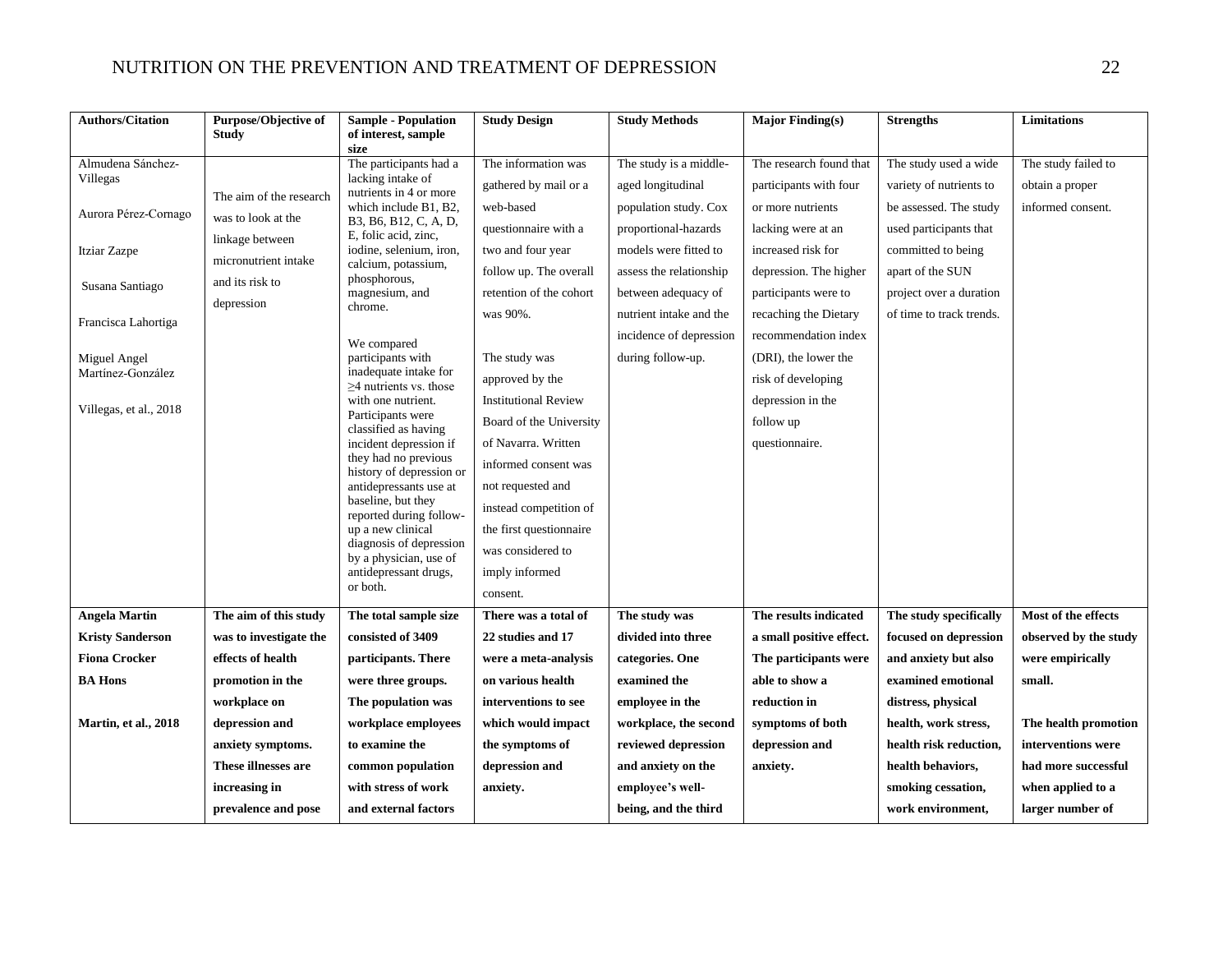| <b>Authors/Citation</b> | Purpose/Objective of<br><b>Study</b> | <b>Sample - Population</b><br>of interest, sample<br>size | <b>Study Design</b>     | <b>Study Methods</b>    | <b>Major Finding(s)</b>     | <b>Strengths</b>       | Limitations            |
|-------------------------|--------------------------------------|-----------------------------------------------------------|-------------------------|-------------------------|-----------------------------|------------------------|------------------------|
|                         | lifetime risks. Both                 | at risk or suffering                                      |                         | looked at the           |                             | and alcohol misuse.    | people than small,     |
|                         | direct and indirect                  | from anxiety and/or                                       |                         | effectiveness of the    |                             | The study is well      | targeted groups.       |
|                         | approaches were                      | depression.                                               |                         | interventions           |                             | rounded looking at     |                        |
|                         | utilized to see if                   |                                                           |                         | implemented. The        |                             | several emotions and   |                        |
|                         | depression and                       |                                                           |                         | <b>Cochrane search</b>  |                             | behaviors.             |                        |
|                         | anxiety were reduced.                |                                                           |                         | terms were used to      |                             |                        |                        |
|                         |                                      |                                                           |                         | identify interventions  |                             |                        |                        |
|                         |                                      |                                                           |                         | and trials.             |                             |                        |                        |
| <b>Susan C Campisi</b>  | There is increasing                  | The sample size                                           | The study was           | The searches            | <b>Supplementation with</b> | The review instituted  | There was a            |
| <b>Clare Zasowski</b>   | evidence that                        | included adolescents                                      | conducted on            | consisted of three      | Vitamin D, zinc,            | accurate               | limitation based on    |
| Shaija Shah             | nutrition may have                   | from the ages 6 to 19                                     | systematic searches     | concepts which          | vitamin C, and iron         | developmental ages to  | the specific           |
| Ashka Shah              | the ability to prevent,              | years old. There is a                                     | by academic health      | included depression,    | showed improved             | understand how         | geographical location  |
| <b>Glyneva Bradley-</b> | treat, and/or                        | total of 30 primary                                       | science librarians.     | selected                | depression whereas          | nutrients play a vital | studied and age.       |
| <b>Ridout</b>           | influence the severity               | search publications                                       | The data was            | micronutrients, and     | supplementation with        | role in growth and     |                        |
| Daphne J Korczak        | of depression.                       |                                                           | retrieved from          | children. All citations | folate showed mixed         | development of         |                        |
| Peter Szatmari          |                                      |                                                           | EBSCOhost, Ovid         | were inserted into an   | results.                    | physical and           |                        |
|                         |                                      |                                                           | <b>MEDLINE, Ovid</b>    | online systemic         |                             | psychosocial.          |                        |
| Campisi, et al., 2020   |                                      |                                                           | <b>EMBASE, Ovid</b>     | review software         | <b>Decreased</b>            |                        |                        |
|                         |                                      |                                                           | PsychINFO, Elsevier,    | where 2 reviewers       | micronutrient intake        |                        |                        |
|                         |                                      |                                                           | Cochrane, and           | independently           | of iron, calcium,           |                        |                        |
|                         |                                      |                                                           | <b>CINAHL</b>           | screened                | manganese,                  |                        |                        |
|                         |                                      |                                                           |                         |                         | potassium, vitamin D,       |                        |                        |
|                         |                                      |                                                           |                         |                         | vitamin E, zinc,            |                        |                        |
|                         |                                      |                                                           |                         |                         | vitamin B-6, folate,        |                        |                        |
|                         |                                      |                                                           |                         |                         | vitamin B-12, and           |                        |                        |
|                         |                                      |                                                           |                         |                         | vitamin C showed            |                        |                        |
|                         |                                      |                                                           |                         |                         | increased depressive        |                        |                        |
|                         |                                      |                                                           |                         |                         | symptoms                    |                        |                        |
|                         | The aim of this study                | Twenty-two studies                                        | The studies contained a | The research design     | The results concluded       | The strengths of the   | The study failed to    |
| <b>Angela Martin</b>    | was to investigate                   | were conducted with a                                     | quantitative evaluation | used control groups,    | that there is a small       | study specifically     | compose major results. |
| <b>Kristy Sanderson</b> | whether different                    | sample size of 3409                                       | of workplace health     | random allocation, and  |                             | focused on depression  | For instance, most of  |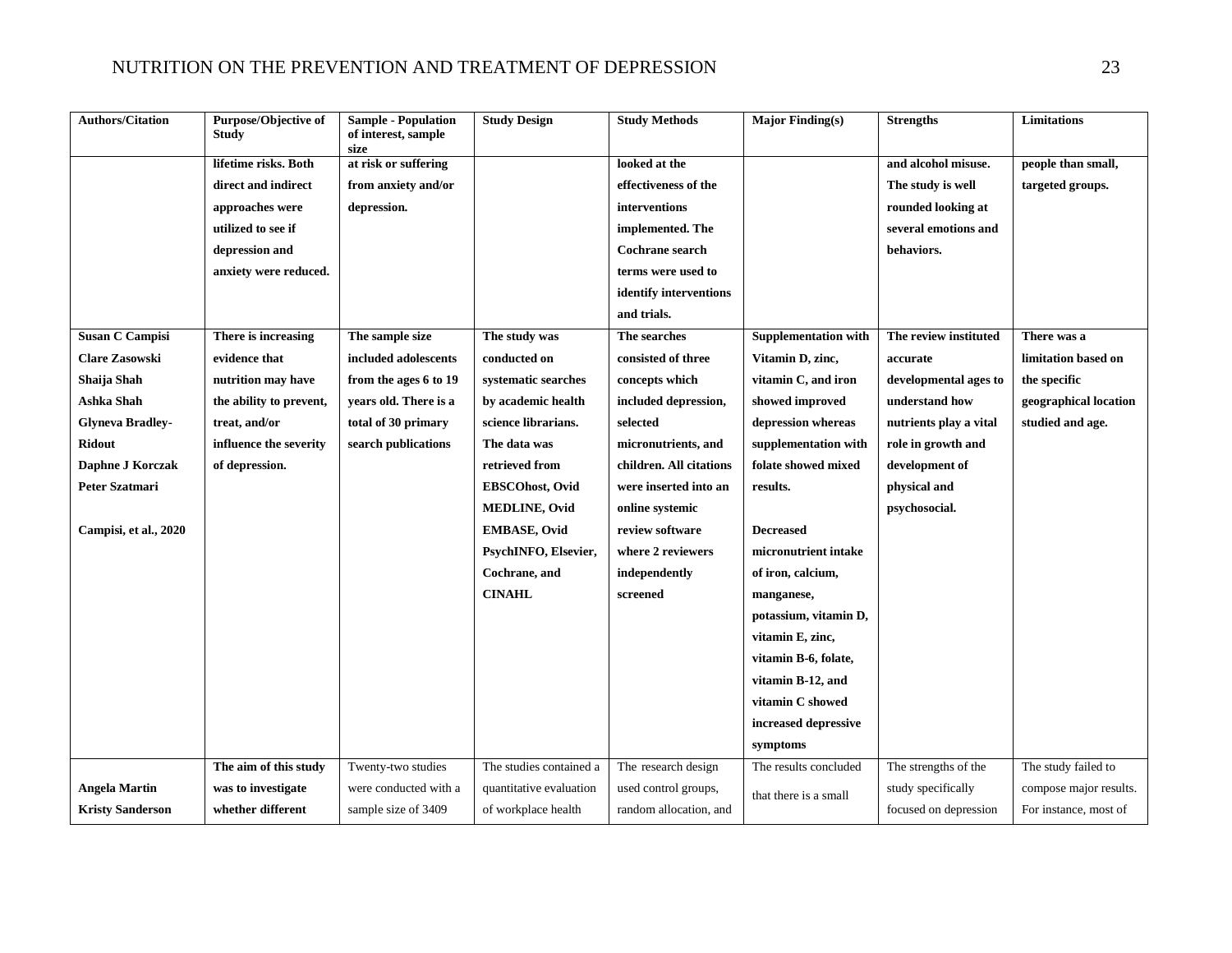| <b>Authors/Citation</b>     | <b>Purpose/Objective of</b> | <b>Sample - Population</b><br>of interest, sample | <b>Study Design</b>         | <b>Study Methods</b>       | <b>Major Finding(s)</b> | <b>Strengths</b>       | Limitations             |
|-----------------------------|-----------------------------|---------------------------------------------------|-----------------------------|----------------------------|-------------------------|------------------------|-------------------------|
|                             | <b>Study</b>                | size                                              |                             |                            |                         |                        |                         |
| <b>Fiona Cocker</b>         | types of health             | participants. The                                 | intervention that           | outcome indicators.        | difference in overall   | and anxiety but also   | the effects observed by |
| <b>BA Hons</b>              | promotion                   | search was conducted                              | reported outcome on a       | The scores looked          | effects for the         | examined emotional     | the study were          |
|                             | interventions in the        | through three different                           | standardized mental         | separately at              |                         | distress, physical     | empirically small.      |
| <b>Martin, et al., 2020</b> | workplace reduce            | criterions. The first                             | health screening to         | depression and anxiety     | symptoms of             | health, work stress,   |                         |
|                             | depression and              | group was related to                              | measure depression          | or a composite of both.    | depression through      | health risk reduction, |                         |
|                             | anxiety symptoms            | working adults. The                               | and anxiety                 | A RevMan software          | health promotion.       | health behaviors.      |                         |
|                             |                             | second was mental                                 |                             | created a standardized     |                         | smoking cessation,     |                         |
|                             |                             | health promotion on                               | The variables extracted     | mean difference with       |                         | work environment, and  |                         |
|                             |                             | depression and/or                                 | covered intervention        | 95% confidence             |                         | alcohol misuse. The    |                         |
|                             |                             | anxiety. Lastly, search                           | descriptors, sample         | intervals.                 |                         | study is well rounded  |                         |
|                             |                             | terms related to                                  | characteristics,            |                            |                         | looking at several     |                         |
|                             |                             | evaluating the                                    | implementation              |                            |                         | emotions and           |                         |
|                             |                             | effectiveness of                                  | characteristics, and        |                            |                         | behaviors.             |                         |
|                             |                             | interventions was                                 | quality of research         |                            |                         |                        |                         |
|                             |                             | inputted. Of these 22                             | design.                     |                            |                         |                        |                         |
|                             |                             | studies, 17 were a                                |                             |                            |                         |                        |                         |
|                             |                             | meta-analysis that                                |                             |                            |                         |                        |                         |
|                             |                             | implemented 20                                    |                             |                            |                         |                        |                         |
|                             |                             | different interventions.                          |                             |                            |                         |                        |                         |
| <b>Jaewon</b> Lee           | The study explores          | A total of 2983 young                             | A longitudinal study        | <b>The Logistic</b>        | The consumption of      | The study used a       | The study Is limited    |
| <b>Jennifer Allen</b>       | the relationship            | adults were chosen                                | surveyed children           | <b>Regression Analysis</b> | healthy foods, which    | large sample size of   | to the American         |
|                             | between the                 | for the final sample                              | and young adults.           | and Ordinary Linear        | included fruits and     | males and women.       | population and no       |
| Lee & Allen, 2021           | consumption of              | size. The final sample                            | The US Bureau of            | <b>Regression was</b>      | vegetables, had a       | The study also looked  | other cultures or       |
|                             | healthy and                 | of young adults                                   | <b>Labor and Statistics</b> | conduced to examine        | significant inverse     | at a long period of    | ethnicities whose food  |
|                             | unhealthy foods and         | included 1459 of                                  | collected data from         | the research               | relationship with       | time to review the     | choices may differ or   |
|                             | depression among            | males and 1524 of                                 | the American adults         | questions on the           | depression.             | impact unhealthy       | impact their health     |
|                             | young adults and the        | females.                                          | from 1986 to 2014.          | consumption of             | Moreover, an            | food consumption       | and depression.         |
|                             | effect it has based on      |                                                   |                             | healthy and                | interaction between     | has.                   |                         |
|                             | gender                      |                                                   |                             | unhealthy foods.           | gender indicating       |                        |                         |
|                             |                             |                                                   |                             |                            | different               |                        |                         |
|                             |                             |                                                   |                             |                            | interventions being     |                        |                         |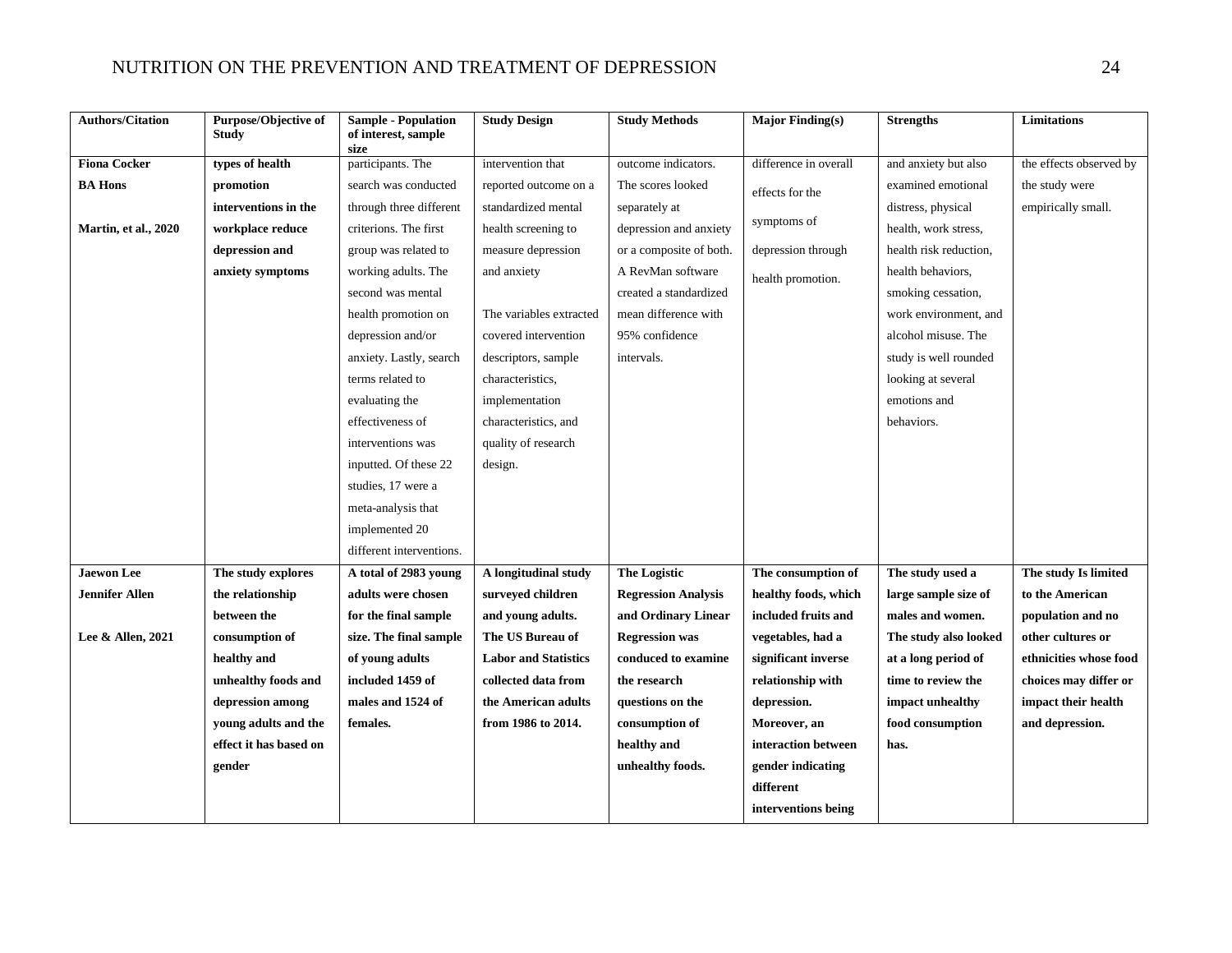| <b>Authors/Citation</b> | <b>Purpose/Objective of</b><br><b>Study</b> | <b>Sample - Population</b><br>of interest, sample | <b>Study Design</b>    | <b>Study Methods</b>        | <b>Major Finding(s)</b> | <b>Strengths</b>         | <b>Limitations</b>    |
|-------------------------|---------------------------------------------|---------------------------------------------------|------------------------|-----------------------------|-------------------------|--------------------------|-----------------------|
|                         |                                             | size                                              |                        |                             | needed for the young    |                          |                       |
|                         |                                             |                                                   |                        |                             | adult's mental health   |                          |                       |
| Jun S Lai               | Depression is                               | Titles and abstracts of                           | A meta-analysis was    | <b>The Preferred</b>        | The results of higher   | The eligibility criteria | The study exclaims    |
| <b>Sarah Hiles</b>      | expected to be the                          | all articles were                                 | conducted to evaluate  | <b>Reporting items for</b>  | intake of fruit.        | of the study was well    | how it needs more     |
| Alessandra Bisquera     | world's leading cause                       | retrieved from                                    | depression outcomes    | <b>Systemic reviews and</b> | vegetables, fish, and   | defined                  | randomized            |
| <b>Alexis J Hure</b>    | of disease burden by                        | <b>Medline, Embase,</b>                           | for higher compared    | <b>Meta-Analyses</b>        | whole grains have       |                          | controlled trials and |
| <b>Mark McEvoy</b>      | the year 2020. There                        | and PsycInfo that was                             | with lower intakes of  |                             | been associated to      |                          | cohort studies to     |
| John Attia              | is a need for new                           | reviewed by two                                   | dietary patters. These |                             | reduce depression.      |                          | confirm the finding.  |
|                         | approaches to                               | independent                                       | dietary patterns       |                             |                         |                          | There was only a few  |
| Lai., et al. 2013       | prevent depression or                       | reviewers. These                                  | included intake of     |                             |                         |                          | studies.              |
|                         | delay its progression.                      | reviewers included                                | fruits, vegetables,    |                             |                         |                          |                       |
|                         | Therefore, the study                        | <b>JSL and SH. Any</b>                            | fish, and whole grains |                             |                         |                          |                       |
|                         | aims to review the                          | disagreements were                                | to help reduce the     |                             |                         |                          |                       |
|                         | impact of nutrition                         | resolved by a third                               | risk of depression.    |                             |                         |                          |                       |
|                         | and its impactful role                      | independent                                       |                        |                             |                         |                          |                       |
|                         | on depression.                              | reviewer.                                         |                        |                             |                         |                          |                       |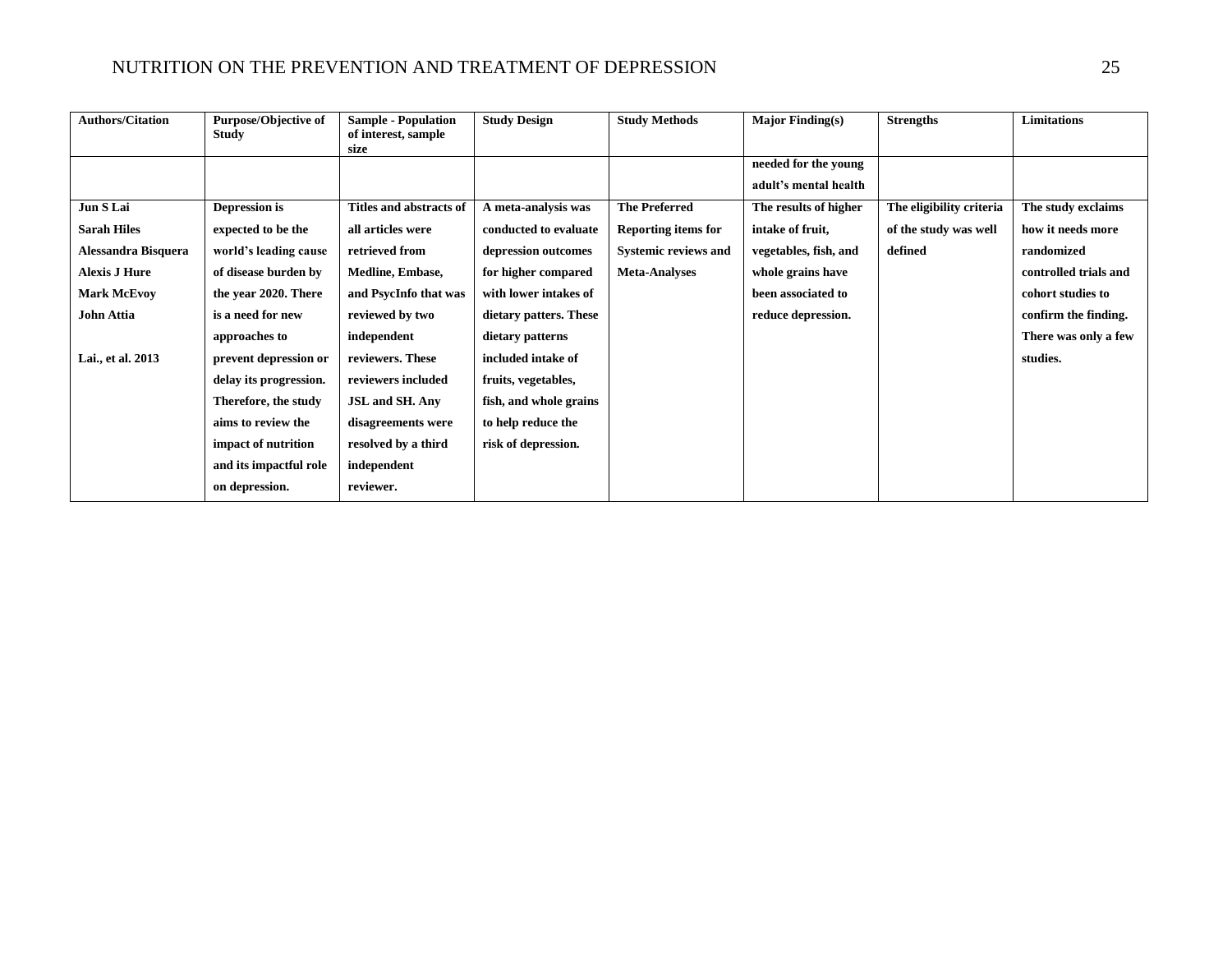#### References

- Campisi, S., Zasowski, C., et al. (2020). Assessing the Evidence of Micronutrient on Depression among Children and Adolescents: An Evidence Gap Map. *National Library of Medicine.* Retrieved from https://pubmed.ncbi.nlm.nih.gov/32193537/
- Dinan, T. (2017). Brain-Gut-Microbiota Axis and Mental Health. *Psychosomatic Medicine.* Retrieved from https://www.proquest.com/nahp/docview/1970978818/abstract/AC8C3085D9534336PQ/1?acco untid=25281
- Dor, A., Ferguson, C., Langwith, C., Tan, E. (2010). Fast Facts: The Cost of Obesity. *School of Public Health & Health Services.* Retrieved from https://stop.publichealth.gwu.edu/sites/stop.publichealth.gwu.edu/files/documents/Fast%20Facts %20Cost%20of%20Obesity.pdf
- Harvard Health Publishing. (2019). What causes Depression?. *Harvard Medical School.* Retrieved from https://www.health.harvard.edu/mind-and-mood/what-causes-depression
- Hiza, H., Koegel, K., Pannucci, T. (2018). Diet Quality: The Key to Healthy Eating. *Journal of Academy of Nutrition and Dietetics.* Retrieved from https://jandonline.org/article/S2212-2672(18)31331- 5/fulltext
- Kessler, R. C. (2012). The costs of depression. *Psychiatric Clinics of North America.* Retrieved from https://www.workplacementalhealth.org/mental-health-topics/depression/quantifying-the-costof-depression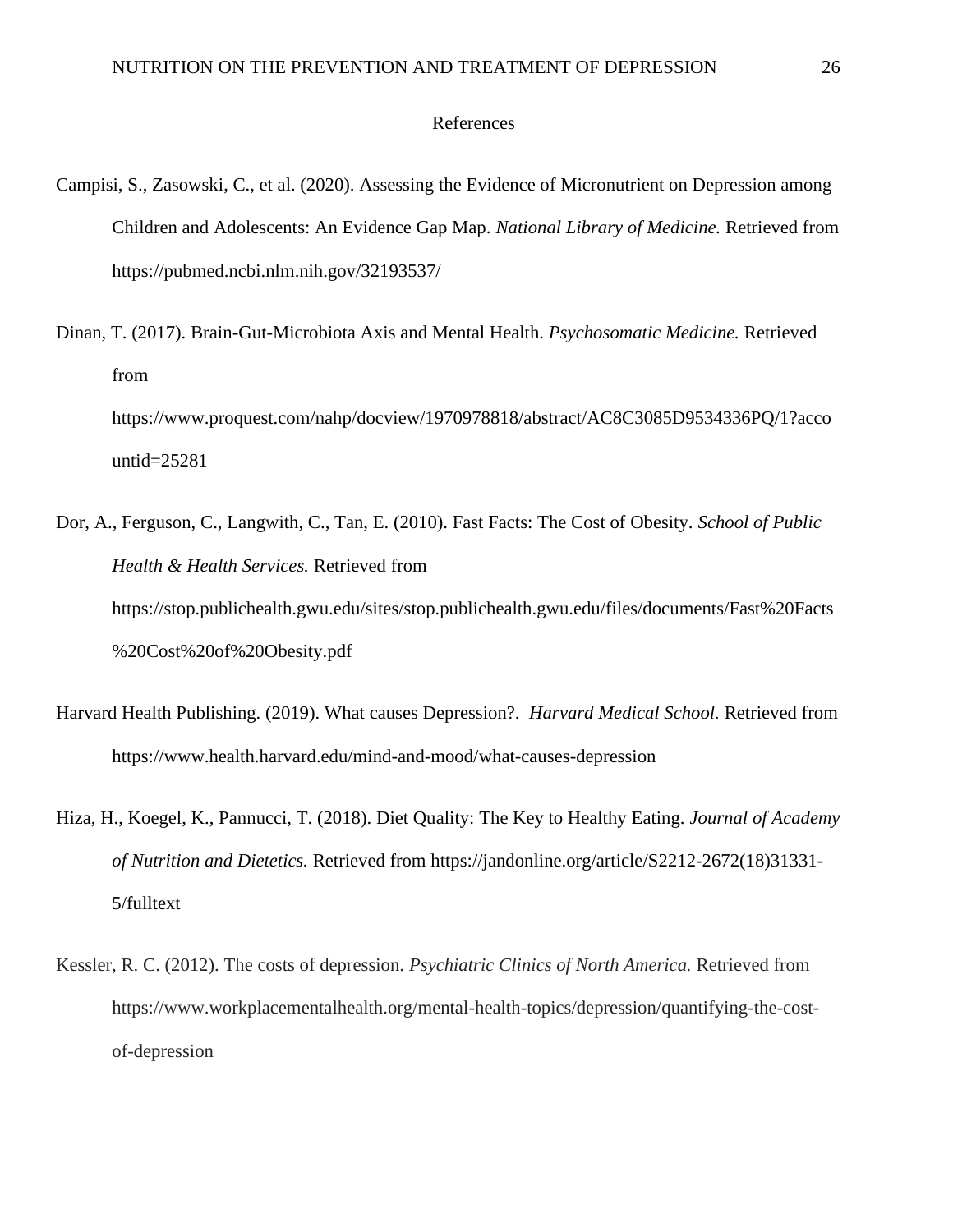- Khodaveisi, M. (2017). The Effect of Pender's Health Promotion Model in Improving the Nutritional Behavior of Overweight and Obese Women. *National Library of Medicine.* Retrieved from https://www.ncbi.nlm.nih.gov/pmc/articles/PMC5385239/
- Lai, J., Hiles, S., Bisquera, A., et al. (2014). A systemic review and meta-analysis of dietary patterns and depression in community-dwelling adults. *American Soxiety for Nutrition.* Retrieved from https://academic.oup.com/ajcn/article/99/1/181/4577292#110570278
- Lee, J. and Allen, J. (2021). Gender Differences in Healthy and Unhealthy Food Consumption and Its Relationship with Depression in Adulthood. *Community Mental Health.* Retrieved from https://web-p-ebscohost-com.dominican.idm.oclc.org/ehost/detail/detail?vid=4&sid=d158df8cecea-48b9-8529- 089d0b0ab479%40redis&bdata=JnNpdGU9ZWhvc3QtbGl2ZQ%3d%3d#AN=150363733&db=

ccm

- Martin, et al. (2018). Meta-Analysis of the Effects of Health Promotion Intervention in the Workplace on Depression and Anxiety Symptoms. *Scand J Work Environ Health.* Retrieved from file:/// /Desktop/Martin08\_SJWEH.pdf
- Menon, T. (2020). Everything you need to know about gut health. *Wexner Medical Center.* Retrieved from https://wexnermedical.osu.edu/blog/everything-you-need-to-know-about-gut-health
- Mulder, R. (2008). An epidemic of depression or the medicalization of distress? *PubMed.* Retrieved from https://pubmed.ncbi.nlm.nih.gov/18453728/